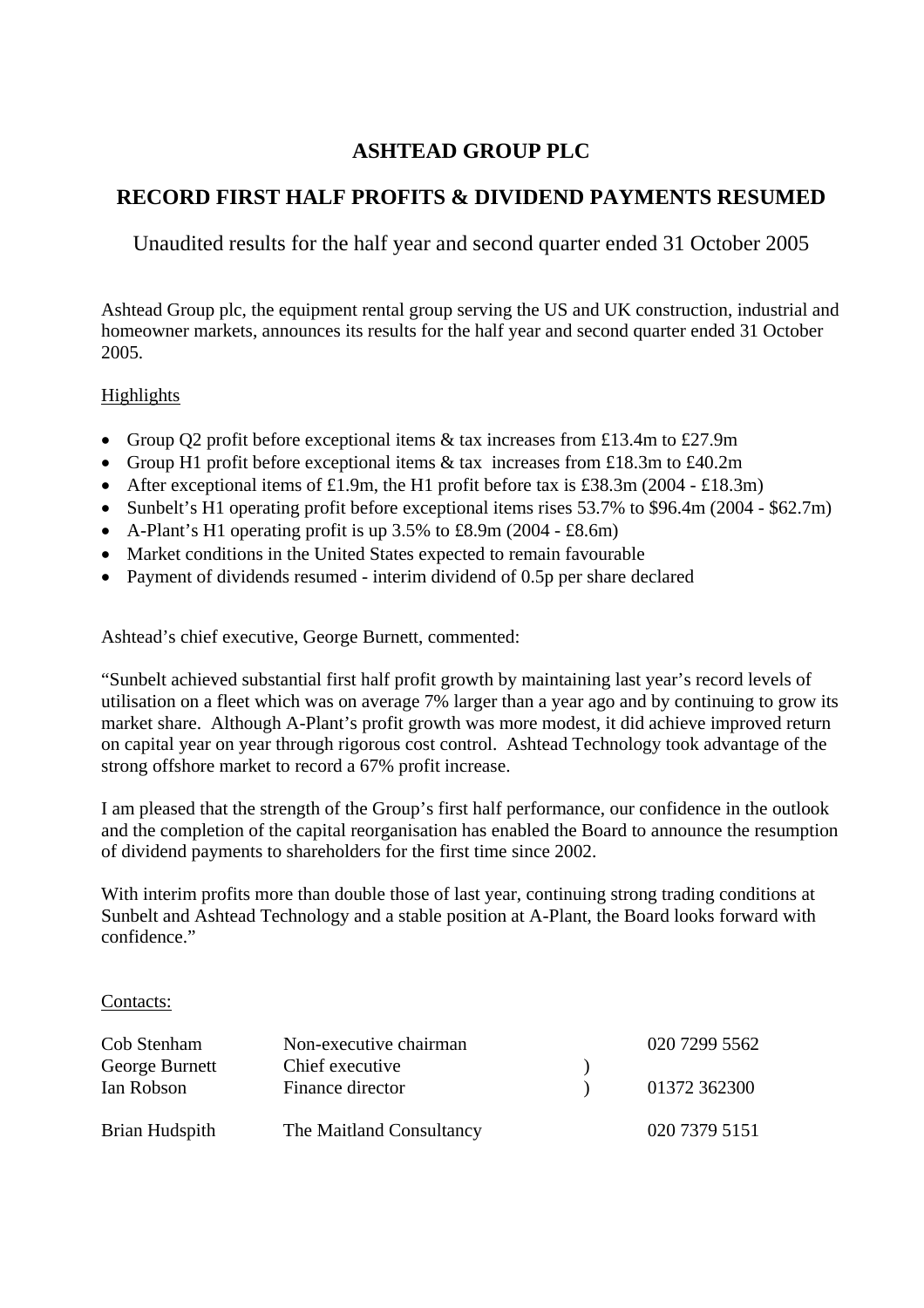### **PRESS RELEASE**

### **Overview**

The Group achieved a record first half performance with revenue up 14.2% to £313.8m and a first half profit before tax and exceptional items of £40.2m, more than double last year's £18.3m. After net exceptional items of £1.9m, the first half pre-tax profit was £38.3m. Exchange rates were similar in both periods and consequently currency translation changes did not have a significant effect on reported performance.

Basic earnings per share were 6.9p before and 6.5p after exceptional items compared to 2.8p a year ago. On a cash tax basis, earnings per share before exceptional items were  $10.6p(2004 - 5.5p)$ . An interim dividend of 0.5p per share will be paid on 28 February 2006.

The Group now reports its results under international financial reporting standards (IFRS) and comparatives have been restated accordingly. Full details of the migration to IFRS are included in the separate statement published on 20 September 2005 and available on the Company's website at [www.ashtead-group.com.](http://www.ashtead-group.com/)

#### Review of first half trading performance

|                           | Revenue |       | EBITDA*                         |       | Profit*     |             |
|---------------------------|---------|-------|---------------------------------|-------|-------------|-------------|
|                           | 2005    | 2004  | 2005                            | 2004  | 2005        | 2004        |
| Sunbelt in \$m            | 406.8   | 342.0 | <u>159.8</u>                    | 120.2 | 96.4        | 62.7        |
| Sunbelt in £m             | 226.1   | 188.1 | 88.9                            | 66.1  | 53.6        | 34.5        |
| A-Plant                   | 79.7    | 80.6  | 26.9                            | 27.4  | 8.9         | 8.6         |
| <b>Ashtead Technology</b> | 8.0     | 6.0   | 4.1                             | 2.9   | 2.3         | 1.4         |
| Group central costs       |         |       | $\left( \underline{3.5}\right)$ | (3.3) | (3.5)       | (3.3)       |
|                           | 313.8   | 274.7 | <u>116.4</u>                    | 93.1  | 61.3        | 41.2        |
| Interest                  |         |       |                                 |       | (21.1)      | (22.9)      |
| Profit before tax         |         |       |                                 |       | <u>40.2</u> | <u>18.3</u> |

\* in 2005 before exceptional items

As a result of Sunbelt's performance in particular and reflecting the Group's operational gearing, the 14.2% revenue increase resulted in a 25.0% increase in EBITDA before exceptional items to £116.4m and an increase of 48.8% in operating profit before exceptional items to £61.3m. These improvements were reflected in the Group's margins. EBITDA margins grew from 33.9% to 37.1% and operating margins rose from 15.0% to 19.5%.

#### *Sunbelt*

In the six months to 31 October 2005 revenue grew 18.9% to \$406.8m. This was achieved through increased investment in the rental fleet which was 7% larger than a year ago and by significant increases in rental rates which grew approximately 10%. Average utilisation remained at last year's record level of 72% despite the increased investment. Revenue growth was broadly based with all regions and all major product areas trading ahead of last year. In a strong trading environment where US non-residential construction rose 7.4% in the 12 months to end October according to figures published by the US Department of Commerce, Sunbelt continued to take market share. Sunbelt's operating profit before exceptional items was up 53.7% to \$96.4m, representing a margin of 23.7% (2004 – 18.3%).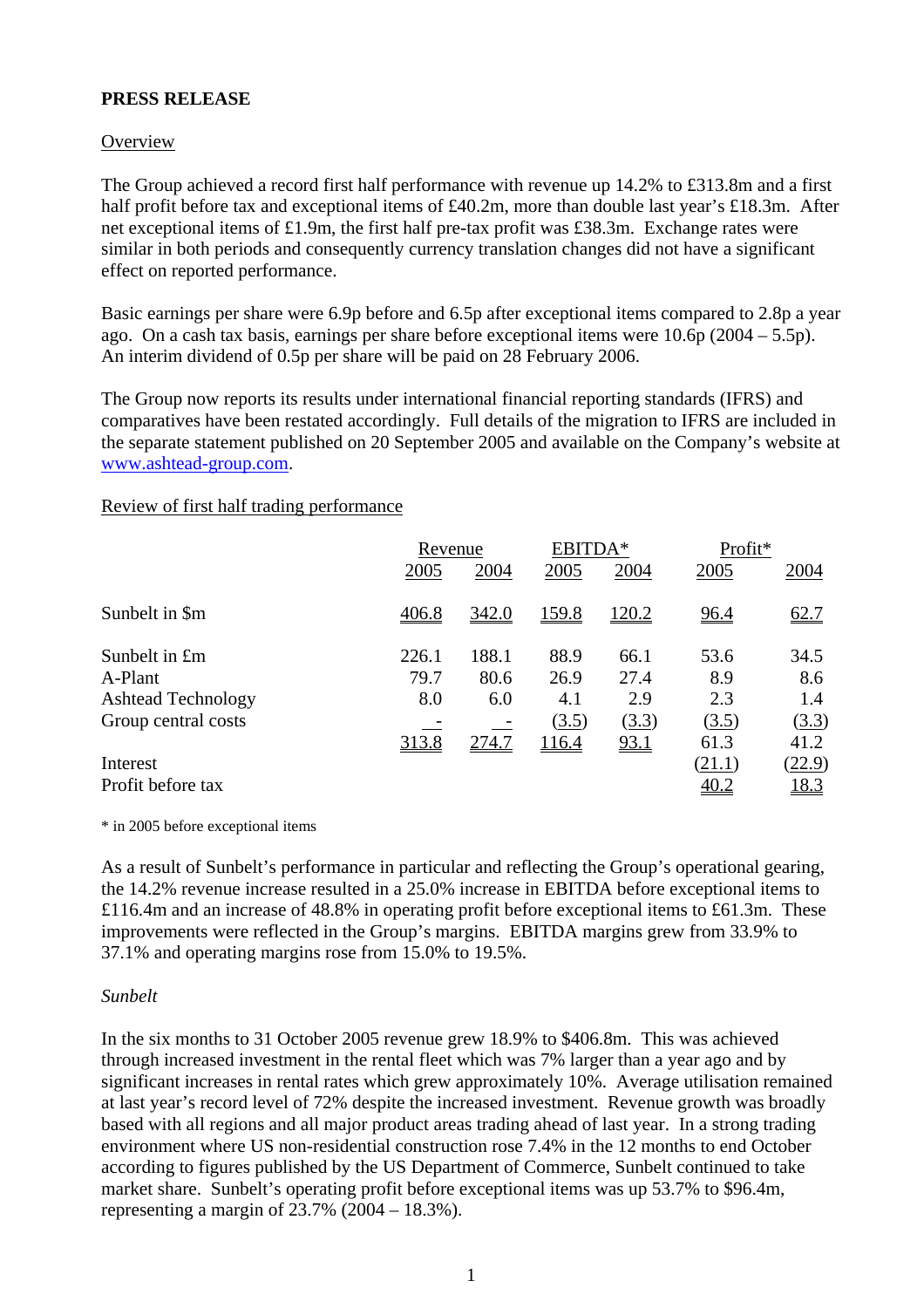In the second quarter Sunbelt was actively involved in the clean-up efforts on the US Gulf Coast and in Florida following hurricanes Katrina, Rita and Wilma. No Sunbelt store suffered significant damage from the hurricanes and none of its staff was hurt. Sunbelt also incurred no significant costs for lost or damaged rental equipment. Although we now expect that the impact of the clean-up and reconstruction work on the current financial year will be more significant than the impact we have seen from storms and natural disasters in earlier years, hurricane related revenues are still anticipated to account for only around 2% of Sunbelt's full year revenues.

Sunbelt invested \$151.8m in the first half to maintain the quality of its rental fleet and reduce its age as well as for growth. This included the opening of three new greenfield stores. A further fifteen new general equipment rental stores have been acquired in the first half for a consideration of approximately \$100m. In August Sunbelt also disposed of 12 west coast specialist scaffold locations for approximately \$24m generating an estimated disposal profit of \$5.4m (£3.0m) which is included in exceptional items. The new stores continue Sunbelt's strategy of clustering major metropolitan markets. Additional infill acquisition opportunities are under consideration but Sunbelt also continues to emphasise organic growth. 17.3% of the total first half revenue growth of 18.9% was delivered by stores open throughout both periods.

### *A-Plant*

In a continued competitive market, A-Plant's first half revenue of £79.7m compares to £80.6m last year but was achieved from a fleet which on average was approximately 2% smaller than last year. This reflected the year on year effect of last year's downsizing of the business which has now been concluded. The growth in rental rates was approximately 3% whilst average utilisation decreased from 66% to 65%.

Careful management of operating expenses continued and these declined 0.8% year over year reflecting principally the full year impact of measures taken last year. A-Plant's first half operating profit grew 3.5% to £8.9m (2004 - £8.6m), representing a margin of 11.2% (2004 - 10.7%).

During the first half a major restructuring of A-Plant's sales operations was introduced with a view to serving, in a more focussed way, the differing requirements of national, regional and local customers. Senior sales management resources have been increased as has the size of the sales force with the cost of this investment being largely funded by administrative savings elsewhere. In November, A-Plant returned to delivering year on year revenue growth.

## *Ashtead Technology*

Ashtead Technology's performance continued the trend established in the second half of last year with revenues up 33.3% to £8.0m (2004 - £6.0m). This reflects increased investment by the oil majors which is delivering higher offshore exploration and construction activity as well as continued growth in Technology's on-shore environmental business. These trends are expected to continue. As a result Technology's first half operating profit grew 66.9% to £2.3m (2004 - £1.4m).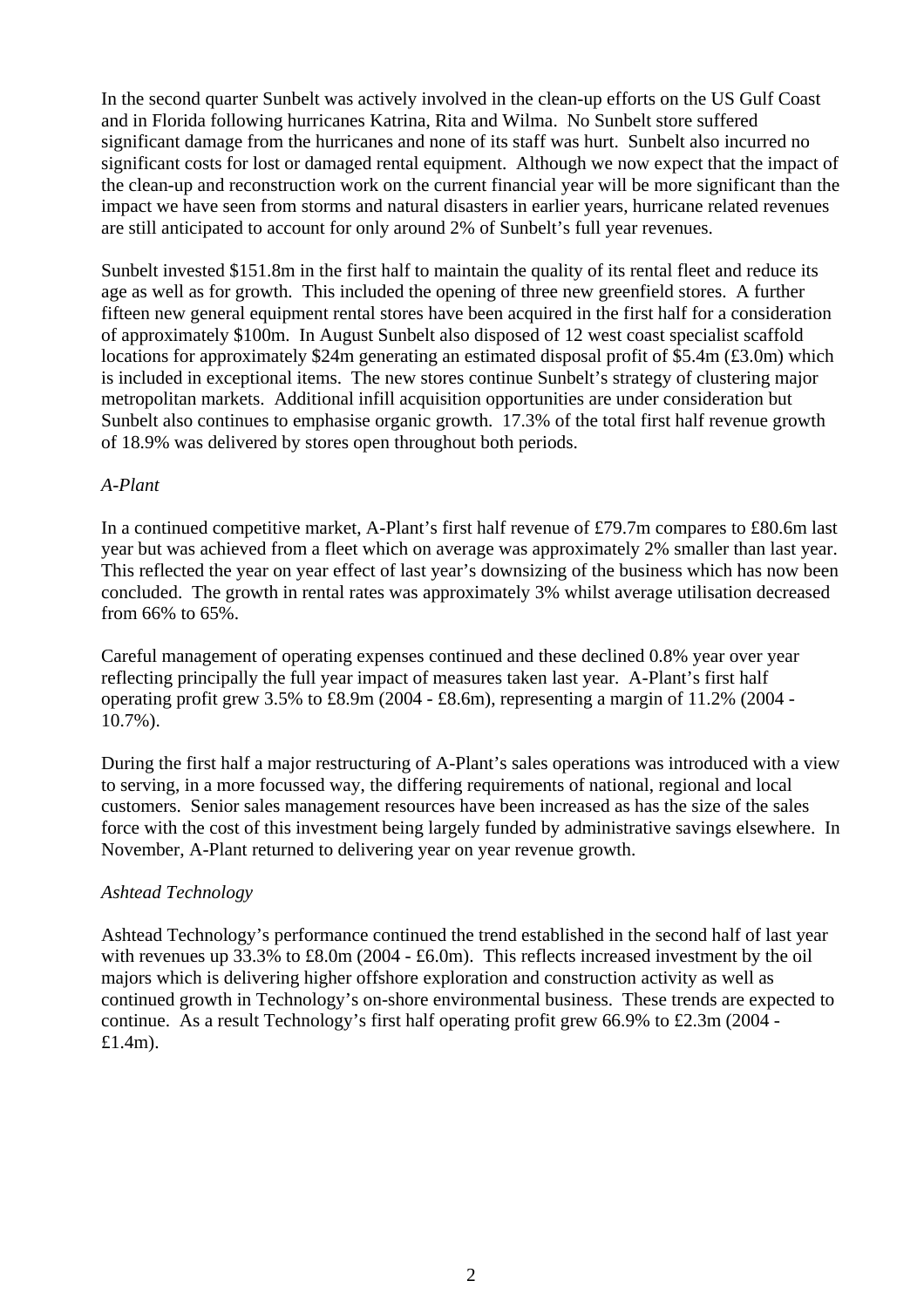## Exceptional items

In addition to the trading results discussed above, operating profit as reported in the consolidated income statement below includes £2.9m of exceptional items. These comprise a £3.0m estimated profit on disposal of Sunbelt's 12 scaffold stores on the US west coast and in Texas less £0.1m of post acquisition integration costs. Additionally the £4.8m net cost of last summer's capital reorganisation, mainly relating to the 12% premium payable on the £42m of sterling senior secured notes redeemed early out of the proceeds of the equity placing, is included as an exceptional item within finance costs.

#### Taxation

Overall for the first half, following the capital reorganisation and related internal restructuring of our US financial structure, the effective accounting tax rate on the profit before exceptional items has fallen to a more normal 38% compared to the very high effective accounting tax rates seen in recent years. The cash tax rate remains low at 5%. Although the Group's cash tax rate is likely to remain well below the accounting rate, the rapid increase in Sunbelt's profitability together with the \$20.1m receipt discussed below from the Head & Engquist litigation now make it probable that the cash tax rate will rise into double digits in 2006/7.

#### Capital expenditure and net debt

Capital expenditure in the six months was £131.3m of which £120.0m was invested in the rental fleet (2004 - £69.1m in total) with the increased expenditure directed towards expanding Sunbelt's rate of growth. £53.8m of the fleet expenditure was for growth with the remainder spent to replace existing equipment. Disposal proceeds were £24.5m (2004 - £15.5m) generating a profit on disposal of £4.2m (2004 - £2.5m).

Reflecting current strong market conditions, we now expect that gross capital expenditure for the year as a whole will be approximately £220m, an increase of £40m over our previous guidance. After anticipated disposal proceeds of approximately £55m (including those earned from the scaffold sale which have been reinvested in general equipment), net capital expenditure is anticipated to be approximately £165m. Approximately £100m of the £220m gross expenditure will be for growth.

Net debt at 31 October 2005 was £515.6m, an increase of £33.3m since 30 April 2005 but still a reduction of £3.4m since 31 October 2004. At constant exchange rates the increase since year end was £19.6m with debt lowered by £12.4m in the past year. Availability under the asset based loan facility was \$271m at 31 October 2005 (\$157m at 30 April 2005).

#### Amended asset based loan facility

On 14 November 2005, amended terms were agreed with the syndicate of lenders who make available the Group's first priority asset based senior secured loan facility to, inter alia, increase the amount, extend the maturity and reduce the cost of the facility. The amended facility provides us with substantial flexibility for continued investment in the Group's development.

Following the amendment the weighted average financing cost of our borrowings (including amortisation of deferred debt raising costs) is currently approximately 8% and their weighted average maturity is approximately 6.5 years.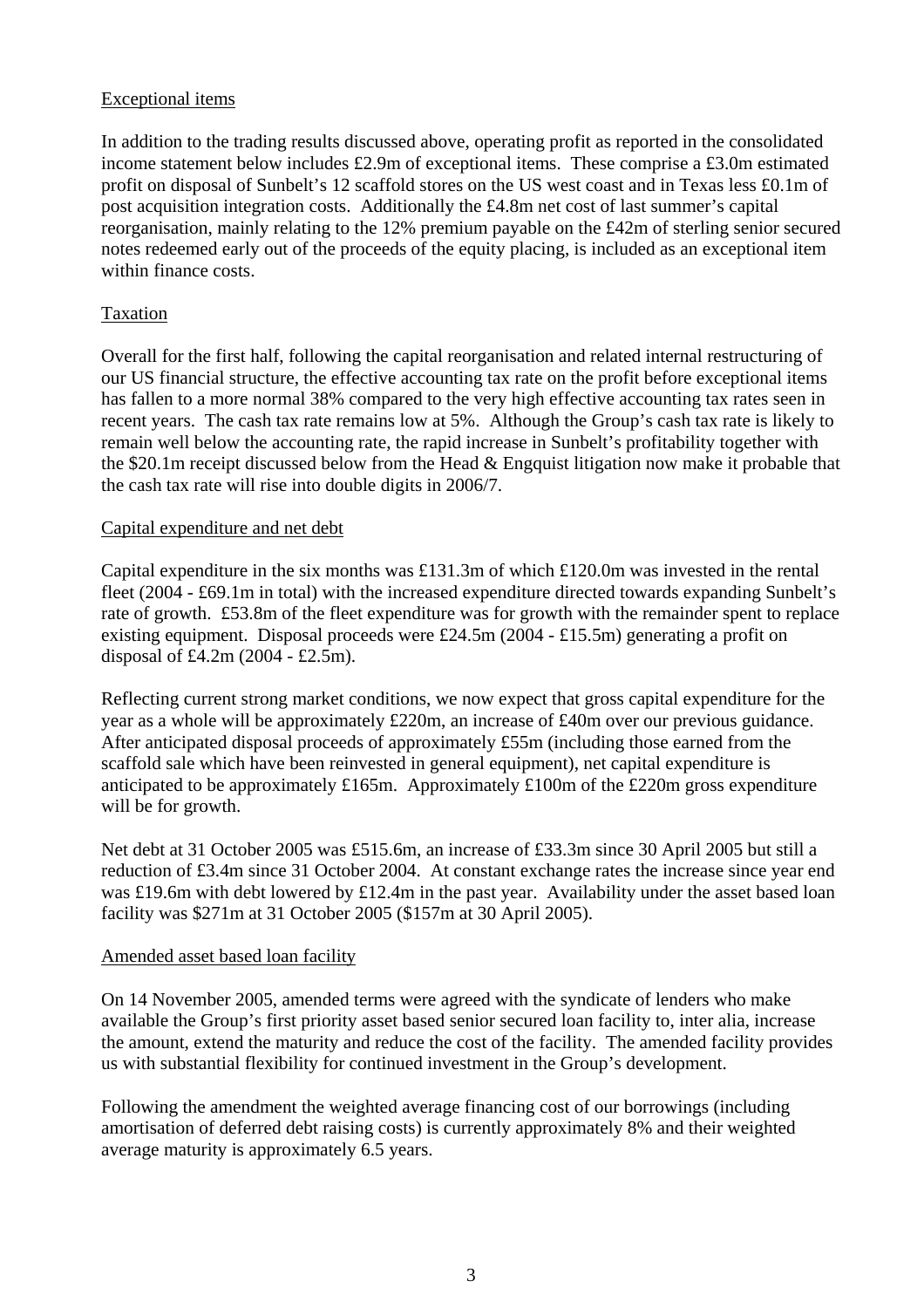## Head & Engquist Equipment LLC (H&E) litigation

As announced on 24 November, Sunbelt and H&E have settled their litigation with H&E paying to Sunbelt the sum of  $$20.1m (£11.7m)$ . The proceeds of the settlement were applied to reduce borrowings under the Group's asset based revolver and will be recognised as an exceptional profit in the third quarter.

#### Dividends

In light of the strong trading performance in the first half, its confidence in the outlook and following the successful capital reorganisation, the Board is pleased to be able to announce today the resumption of dividend payments. Accordingly an interim dividend of 0.5p per share will be paid on 28 February 2006 to shareholders on the register on 17 February 2006.

### Current trading and outlook

With interim profits more than double those of last year, continuing strong trading conditions at Sunbelt and Ashtead Technology and a stable position at A-Plant, the Board looks forward with confidence.

- o0o -

There will be a presentation to equity analysts at 9.30am today at the offices of JPMorgan at 10 Aldermanbury, London, EC2V 7RF and a conference call for bondholders in the afternoon at 3.00pm. A simultaneous webcast of the equity analysts presentation will be available via the Company's website at [www.ashtead-group.com](http://www.ashtead-group.com/) and there will also be a recorded playback available from shortly after the call finishes.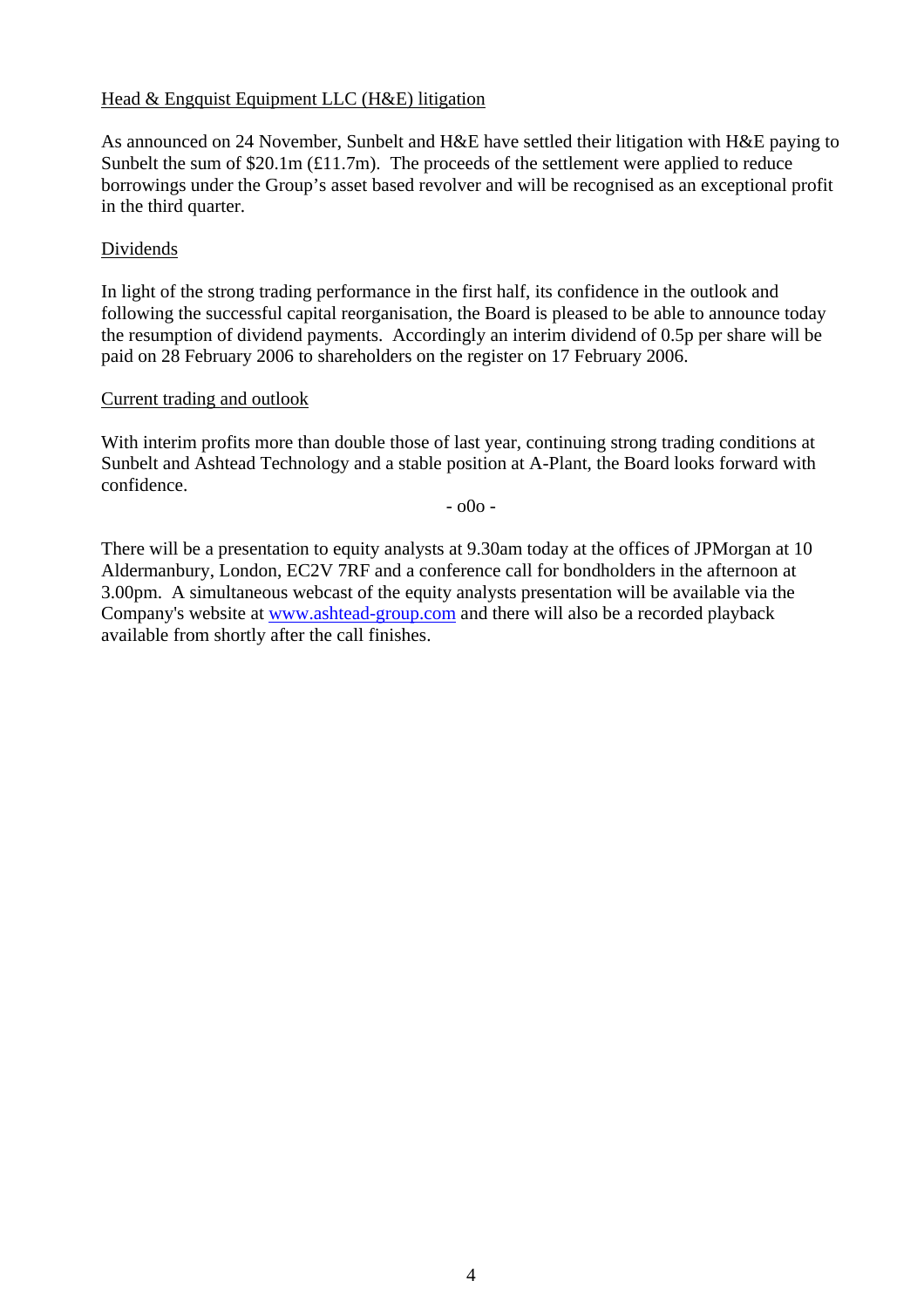## **CONSOLIDATED INCOME STATEMENT**

|                                               | Unaudited<br>Unaudited |                   |             | Audited          |                   |
|-----------------------------------------------|------------------------|-------------------|-------------|------------------|-------------------|
|                                               |                        | Three months      |             | Six months       |                   |
|                                               |                        | to 31 October     |             | to 31 October    | 30 April          |
|                                               | 2005                   | 2004              | 2005        | 2004             | <u>2005</u>       |
|                                               | $\pounds$ m            | $\pounds$ m       | $\pounds$ m | $\pounds$ m      | $\pounds$ m       |
| <b>Revenue</b>                                | 167.9                  | 144.8             | 313.8       | 274.7            | 523.7             |
| Staff costs                                   | (48.7)                 | (44.0)            | (96.1)      | (86.8)           | (172.9)           |
| Other operating costs (net)                   | (51.0)                 | (49.4)            | (98.4)      | (94.8)           | (181.3)           |
| EBITDA*                                       | 68.2                   | 51.4              | 119.3       | 93.1             | 169.5             |
| Depreciation                                  | (28.4)                 | (26.2)            | (55.1)      | (51.9)           | (102.4)           |
| <b>Operating profit</b>                       | 39.8                   | 25.2              | 64.2        | 41.2             | 67.1              |
| Financing costs                               | (13.8)                 | (11.8)            | (25.9)      | (22.9)           | (44.7)            |
| Profit on ordinary activities before taxation | 26.0                   | 13.4              | 38.3        | 18.3             | 22.4              |
|                                               |                        |                   |             |                  |                   |
| Profit before taxation and exceptional items  | 27.9                   | 13.4              | 40.2        | 18.3             | 22.4              |
| Exceptional items                             | (1.9)                  |                   | (1.9)       |                  |                   |
| Profit on ordinary activities before taxation | 26.0                   | 13.4              | 38.3        | 18.3             | 22.4              |
| Taxation:                                     |                        |                   |             |                  |                   |
| - current                                     | (1.8)                  | (0.4)             | (2.2)       | (0.5)            | (0.7)             |
| - deferred                                    | (7.3)                  | (5.4)             | (12.8)      | (8.8)            | (13.3)            |
|                                               | (9.1)                  | (5.8)             | (15.0)      | (9.3)            | (14.0)            |
| Profit attributable to equity                 |                        |                   |             |                  |                   |
| shareholders of the company                   | 16.9                   | $\underline{7.6}$ | 23.3        | 9.0              | $\underline{8.4}$ |
| <b>Basic earnings per share</b>               | 4.3 <sub>p</sub>       | <u>2.4p</u>       | 6.5p        | 2.8p             | 2.6p              |
| Diluted earnings per share                    | 4.2p                   | 2.4p              | 6.4p        | 2.8 <sub>p</sub> | 2.6p              |
|                                               |                        |                   |             |                  |                   |

\* EBITDA is presented here as an additional performance measure as it is commonly used by investors and lenders.

| STATEMENT OF RECOGNISED INCOME AND EXPENSE     |             |             |             |             |             |
|------------------------------------------------|-------------|-------------|-------------|-------------|-------------|
|                                                | $\pounds$ m | $\pounds$ m | $\pm$ m     | $\pm$ m     | $\pm m$     |
| Net profit for the period                      | 16.9        | 7.6         | 23.3        | 9.0         | 8.4         |
| Cash flow hedges                               | (0.8)       |             |             |             |             |
| Actuarial loss on defined benefit pension plan |             |             |             |             | (3.7)       |
| Foreign currency translation difference        | (0.4)       | (2.2)       | <u>19.9</u> | (6.8)       | (16.0)      |
| <b>Total recognised income</b>                 |             |             |             |             |             |
| and expense for the period                     | 15.7        | 5.4         | <u>43.2</u> | 2.2         | (11.3)      |
| MOVEMENTS IN EQUITY SHAREHOLDERS' FUNDS        |             |             |             |             |             |
|                                                | $\pounds$ m | $\pounds$ m | $\pounds$ m | $\pounds$ m | $\pounds$ m |
| Total recognised income and                    |             |             |             |             |             |
| expense for the period                         | 15.7        | 5.4         | 43.2        | 2.2         | (11.3)      |
| Issue of ordinary shares, net of expenses      | 68.1        |             | 68.4        |             | 0.1         |
| Share based payments                           | 0.4         |             | 0.5         | 0.1         | 0.6         |
| Own shares acquired                            | (2.8)       |             | (2.8)       |             |             |
| Net increase in equity shareholders' funds     | 81.4        | 5.4         | 109.3       | 2.3         | (10.6)      |
| Opening equity shareholders' funds             | 137.8       | 117.4       | 109.9       | 120.5       | 120.5       |
| Closing equity shareholders' funds             | 219.2       | 122.8       | 219.2       | 122.8       | 109.9       |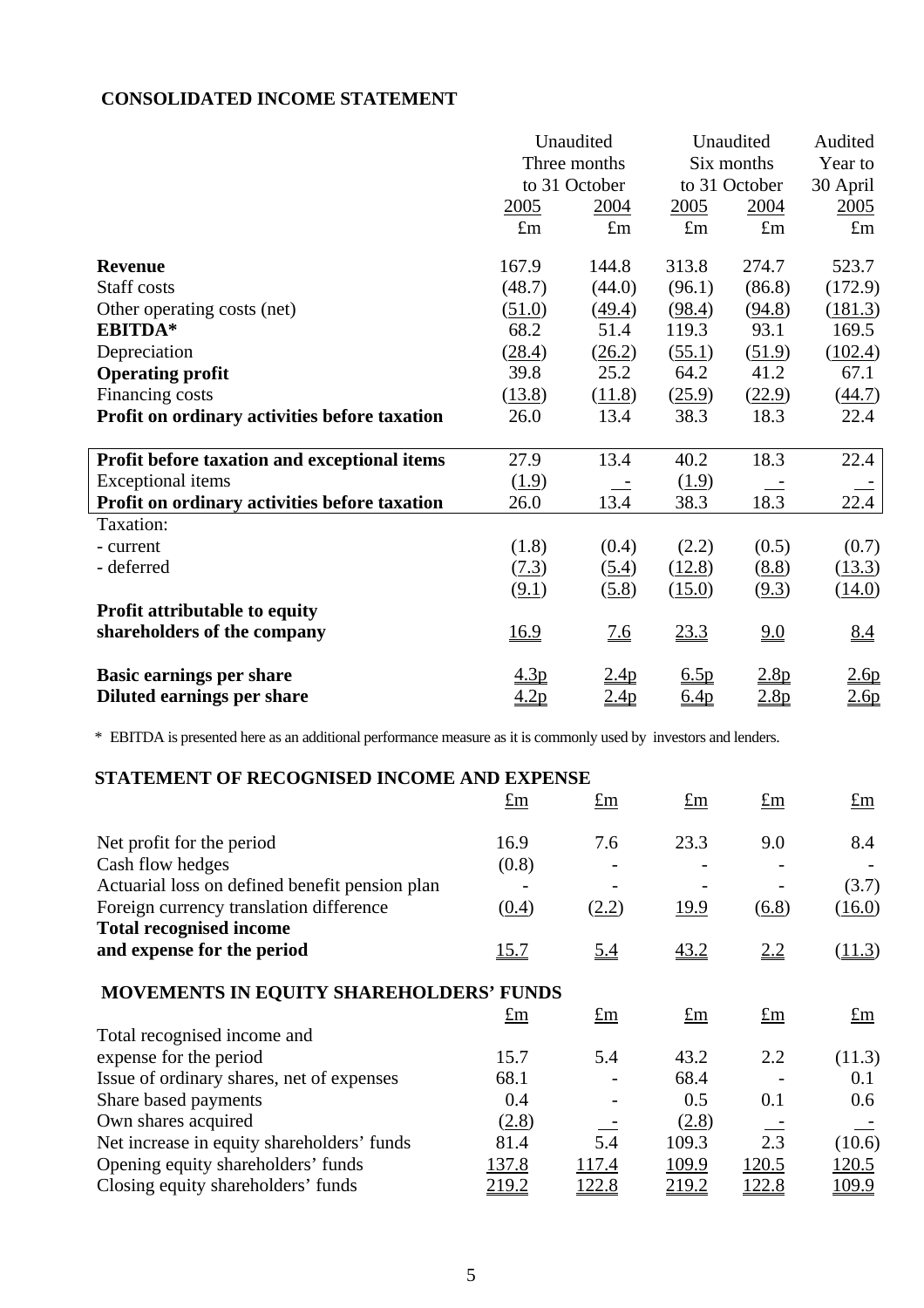## **CONSOLIDATED BALANCE SHEET**

|                                                     | Unaudited    |              | Audited      |
|-----------------------------------------------------|--------------|--------------|--------------|
|                                                     | 31 October   |              | 30 April     |
|                                                     | 2005         | <u>2004</u>  | 2005         |
|                                                     | $\pounds$ m  | $\pounds$ m  | $\pounds$ m  |
| <b>Current assets</b>                               |              |              |              |
| Inventory                                           | 15.4         | 15.9         | 13.8         |
| Trade and other receivables                         | 122.2        | 103.2        | 91.9         |
| Cash held as collateral                             |              | 9.9          |              |
| Cash and cash equivalents                           | 0.9          | 7.3          | 2.1          |
|                                                     | <u>138.5</u> | <u>136.3</u> | 107.8        |
| <b>Non-current assets</b>                           |              |              |              |
| Property, plant and equipment                       |              |              |              |
| - rental equipment                                  | 554.3        | 463.6        | 452.9        |
| - other assets                                      | 91.1         | 84.6         | <u>84.2</u>  |
|                                                     | 645.4        | 548.2        | 537.1        |
| Intangible assets $-$ goodwill                      | <u>152.9</u> | <u>123.0</u> | 118.2        |
|                                                     | 798.3        | 671.2        | 655.3        |
|                                                     |              |              |              |
| <b>Total assets</b>                                 | <u>936.8</u> | 807.5        | 763.1        |
|                                                     |              |              |              |
| <b>Current liabilities</b>                          |              |              |              |
| Trade and other payables                            | 110.3        | 80.4         | 95.0         |
| Debt due in less than one year                      | 13.1         | 17.0         | 12.2         |
| Provisions                                          | 7.1          | 6.7          | 7.1          |
|                                                     | <u>130.5</u> | <u>104.1</u> | 114.3        |
|                                                     |              |              |              |
| <b>Non-current liabilities</b>                      |              |              |              |
| Other payables                                      |              | 7.6          | 7.9          |
| Debt due in more than one year                      | 503.4        | 519.2        | 472.2        |
| Provisions                                          | 10.4         | 9.4          | 7.9          |
| Defined benefit pension fund deficit                | 15.9         | 12.9         | 16.2         |
| Deferred taxation                                   | 57.4         | 31.5         | 34.7         |
|                                                     | 587.1        | <u>580.6</u> | 538.9        |
|                                                     |              |              |              |
| <b>Total liabilities</b>                            | 717.6        | 684.7        | 653.2        |
|                                                     |              |              |              |
| <b>Equity shareholders' funds</b>                   |              |              |              |
| Share capital                                       | 40.2         | 32.6         | 32.6         |
| Share premium account                               | 0.9          | 100.7        | 100.8        |
| Non-distributable reserve                           | 90.7         |              |              |
| Equity element of convertible loan note             |              | 24.3         | 24.3         |
| Own shares held in treasury through the ESOT        | (4.2)        | (1.6)        | (1.6)        |
| Cumulative foreign exchange translation differences | (12.7)       | (23.4)       | (32.6)       |
| Distributable reserves                              | 104.3        |              |              |
|                                                     |              | (9.8)        | (13.6)       |
| <b>Total equity shareholders' funds</b>             | 219.2        | <u>122.8</u> | <u>109.9</u> |
| Total liabilities and equity shareholders' funds    | 936.8        | 807.5        | 763.1        |
|                                                     |              |              |              |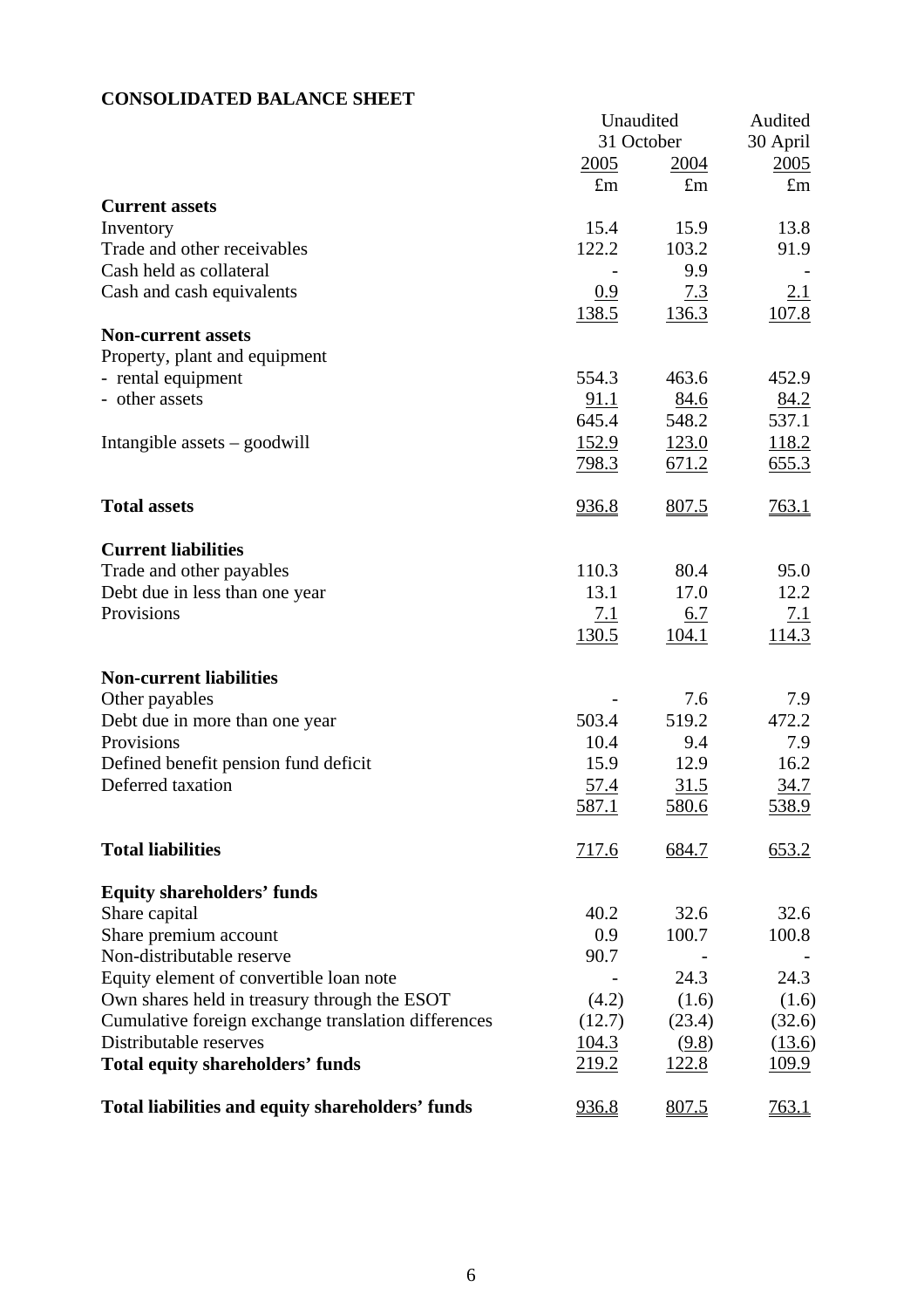# **CONSOLIDATED CASH FLOW STATEMENT**

|                                                               | Unaudited<br>Six months<br>to 31 October |             |             |               | Audited<br>Year to<br>30 April |             |
|---------------------------------------------------------------|------------------------------------------|-------------|-------------|---------------|--------------------------------|-------------|
|                                                               | 2005                                     |             | 2004        |               | 2005                           |             |
|                                                               | $\pounds$ m                              | $\pounds$ m | $\pounds$ m | $\pounds$ m   | $\pounds$ m                    | $\pounds$ m |
| <b>Cash flows from operating activities</b>                   |                                          |             |             |               |                                |             |
| Cash generated from operations before                         |                                          |             |             |               |                                |             |
| exceptional items                                             |                                          | 99.2        |             | 79.3          |                                | 164.8       |
| <b>Exceptional</b> items                                      |                                          | 99.2        |             | (3.7)<br>75.6 |                                | (5.7)       |
| Cash generated from operations<br>Financing costs paid before |                                          |             |             |               |                                | 159.1       |
| exceptional items                                             | (18.6)                                   |             | (13.3)      |               | (30.2)                         |             |
| Exceptional financing costs paid                              | (13.3)                                   |             |             |               |                                |             |
| Financing costs paid                                          |                                          | (31.9)      |             | (13.3)        |                                | (30.2)      |
| Tax paid                                                      |                                          | (0.6)       |             | (0.6)         |                                | (0.6)       |
| Net cash from operating activities                            |                                          | <u>66.7</u> |             | 61.7          |                                | 128.3       |
|                                                               |                                          |             |             |               |                                |             |
| <b>Cash flows from investing activities</b>                   |                                          |             |             |               |                                |             |
| Acquisition of businesses                                     |                                          | (56.9)      |             |               |                                |             |
| Disposal of businesses                                        |                                          | 11.8        |             | 0.4           |                                | 0.5         |
| Payments for property, plant and equipment                    |                                          | (124.3)     |             | (63.9)        |                                | (111.2)     |
| Proceeds on sale of property, plant and equipment             |                                          | 22.4        |             | 16.4          |                                | 35.9        |
| Net cash used in investing activities                         |                                          | (147.0)     |             | (47.1)        |                                | (74.8)      |
|                                                               |                                          |             |             |               |                                |             |
| <b>Cash flows from financing activities</b>                   |                                          |             |             |               |                                |             |
| Drawdown of loans                                             |                                          | 235.6       |             | 11.0          |                                | 244.6       |
| Redemption of loans                                           |                                          | (215.6)     |             | (10.7)        |                                | (293.3)     |
| (Increase)/decrease in cash held as collateral                |                                          |             |             | (4.2)         |                                | 5.8         |
| Capital element of finance lease payments                     |                                          | (6.5)       |             | (7.2)         |                                | (12.3)      |
| Purchase of own shares by the ESOT                            |                                          | (2.8)       |             |               |                                |             |
| Proceeds from issue of ordinary shares                        |                                          | 68.4        |             |               |                                | 0.1         |
| Net cash from/(used in) financing activities                  |                                          | <u>79.1</u> |             | (11.1)        |                                | (55.1)      |
| (Decrease)/increase in cash and cash                          |                                          |             |             |               |                                |             |
| equivalents                                                   |                                          | (1.2)       |             | 3.5           |                                | (1.6)       |
|                                                               |                                          |             |             |               |                                |             |
| Opening cash and cash equivalents                             |                                          | 2.1         |             | 3.9           |                                | 3.9         |
| Effect of exchange rate changes                               |                                          |             |             | (0.1)         |                                | (0.2)       |
| Closing cash and cash equivalents                             |                                          | 0.9         |             | 7.3           |                                | <u>2.1</u>  |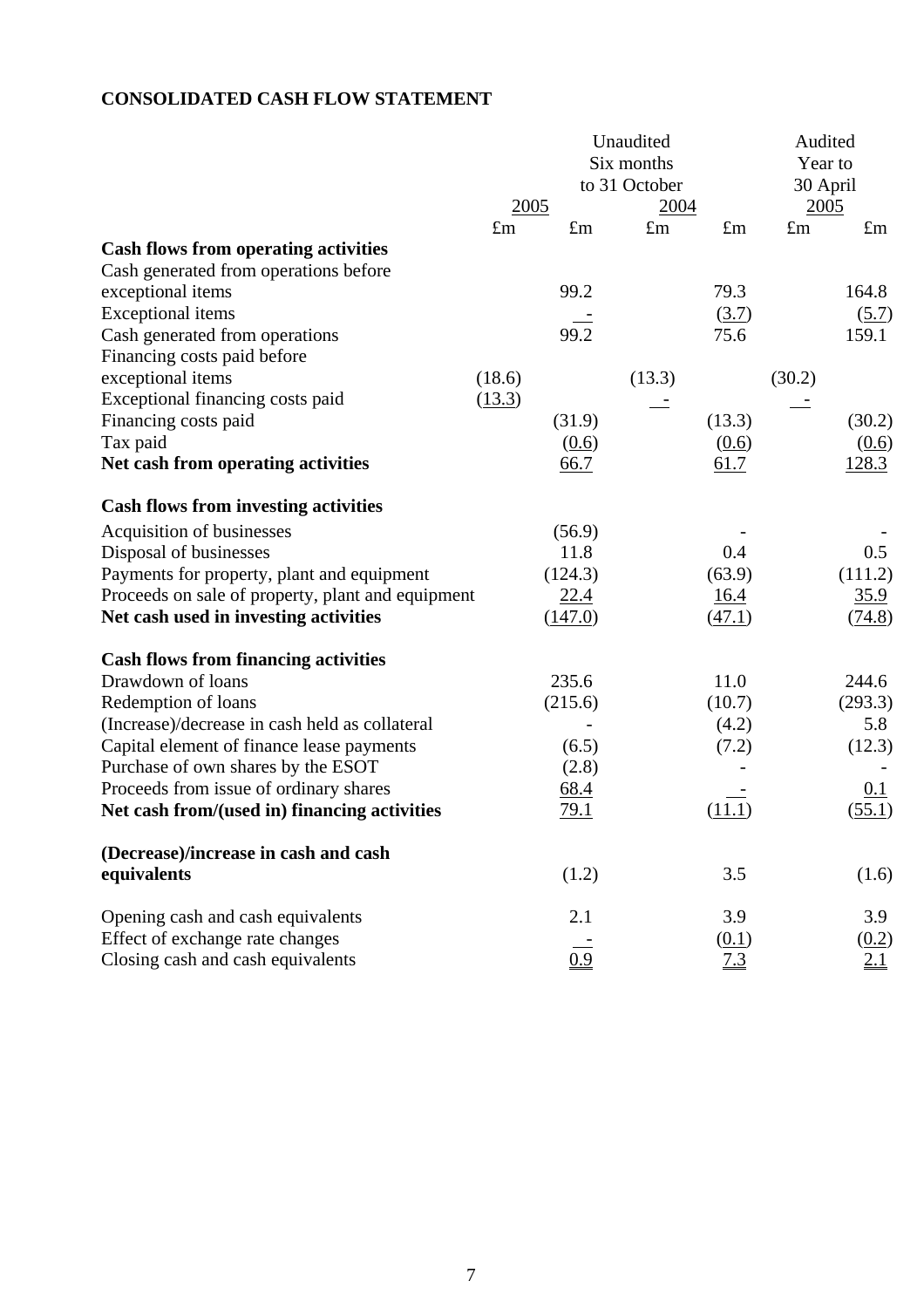### 1. Basis of preparation

These interim financial statements were approved by the directors on 12 December 2005. They have been prepared in accordance with relevant International Financial Reporting Standards (including IAS 34 Interim Financial Reporting) and the accounting policies set out in the document entitled - "Impact of adoption of International Accounting Standards and restatement of previously reported financial information" published on 20 September 2005 and available on the Company's website at [www.ashtead-group.com.](http://www.ashtead-group.com/) The interim financial statements are unaudited and do not constitute statutory accounts within the meaning of Section 240 of the Companies Act 1985.

The statutory accounts for the year ended 30 April 2005 were prepared in accordance with UK generally accepted accounting standards and have been mailed to shareholders and filed with the Registrar of Companies. The auditors' report on those accounts was unqualified and did not contain a statement under section 237 of the Companies Act 1985.

The exchange rates used in respect of the US dollar are:

|                                             | 2005   | <u>2004</u> |
|---------------------------------------------|--------|-------------|
| Average for the six months ended 31 October | 1.7988 | 1.8177      |
| At 31 October                               | 1.7703 | 1.8323      |

| 2.      | Segmental analysis         |             | Operating    |             |             |             |
|---------|----------------------------|-------------|--------------|-------------|-------------|-------------|
|         |                            |             | profit       |             |             |             |
|         |                            |             | before       | Exceptional | Operating   | Capital     |
|         |                            | Revenue     | exceptionals | items       | profit      | Expenditure |
|         | Three months to 31 October | $\pounds$ m | $\pounds$ m  | $\pounds$ m | $\pounds$ m | $\pounds$ m |
| 2005    |                            |             |              |             |             |             |
|         | <b>Sunbelt Rentals</b>     | 122.8       | 32.3         | 2.9         | 35.2        | 53.0        |
| A-Plant |                            | 40.9        | 5.2          |             | 5.2         | 15.0        |
|         | Technology                 | 4.2         | 1.3          |             | 1.3         | 1.8         |
|         | Corporate costs            |             | (1.9)        |             | (1.9)       |             |
|         |                            | 167.9       | 36.9         | 2.9         | 39.8        | 69.8        |
| 2004    |                            |             |              |             |             |             |
|         | <b>Sunbelt Rentals</b>     | 100.2       | 20.4         |             | 20.4        | 22.4        |
| A-Plant |                            | 41.6        | 5.6          |             | 5.6         | 11.8        |
|         | Technology                 | 3.0         | 0.7          |             | 0.7         | 0.5         |
|         | Corporate costs            |             | (1.5)        |             | (1.5)       |             |
|         |                            | 144.8       | 25.2         |             | 25.2        | 34.7        |
|         | Six months to 31 October   |             |              |             |             |             |
| 2005    |                            |             |              |             |             |             |
|         | <b>Sunbelt Rentals</b>     | 226.1       | 53.6         | 2.9         | 56.5        | 95.3        |
| A-Plant |                            | 79.7        | 8.9          |             | 8.9         | 32.5        |
|         | Technology                 | 8.0         | 2.3          |             | 2.3         | 3.5         |
|         | Corporate costs            |             | (3.5)        |             | (3.5)       |             |
|         |                            | 313.8       | 61.3         | 2.9         | 64.2        | 131.3       |
| 2004    |                            |             |              |             |             |             |
|         | <b>Sunbelt Rentals</b>     | 188.1       | 34.5         |             | 34.5        | 42.3        |
| A-Plant |                            | 80.6        | 8.6          |             | 8.6         | 24.8        |
|         | Technology                 | 6.0         | 1.4          |             | 1.4         | 2.0         |
|         | Corporate costs            |             | (3.3)        |             | (3.3)       |             |
|         |                            | 274.7       | 41.2         |             | 41.2        | 69.1        |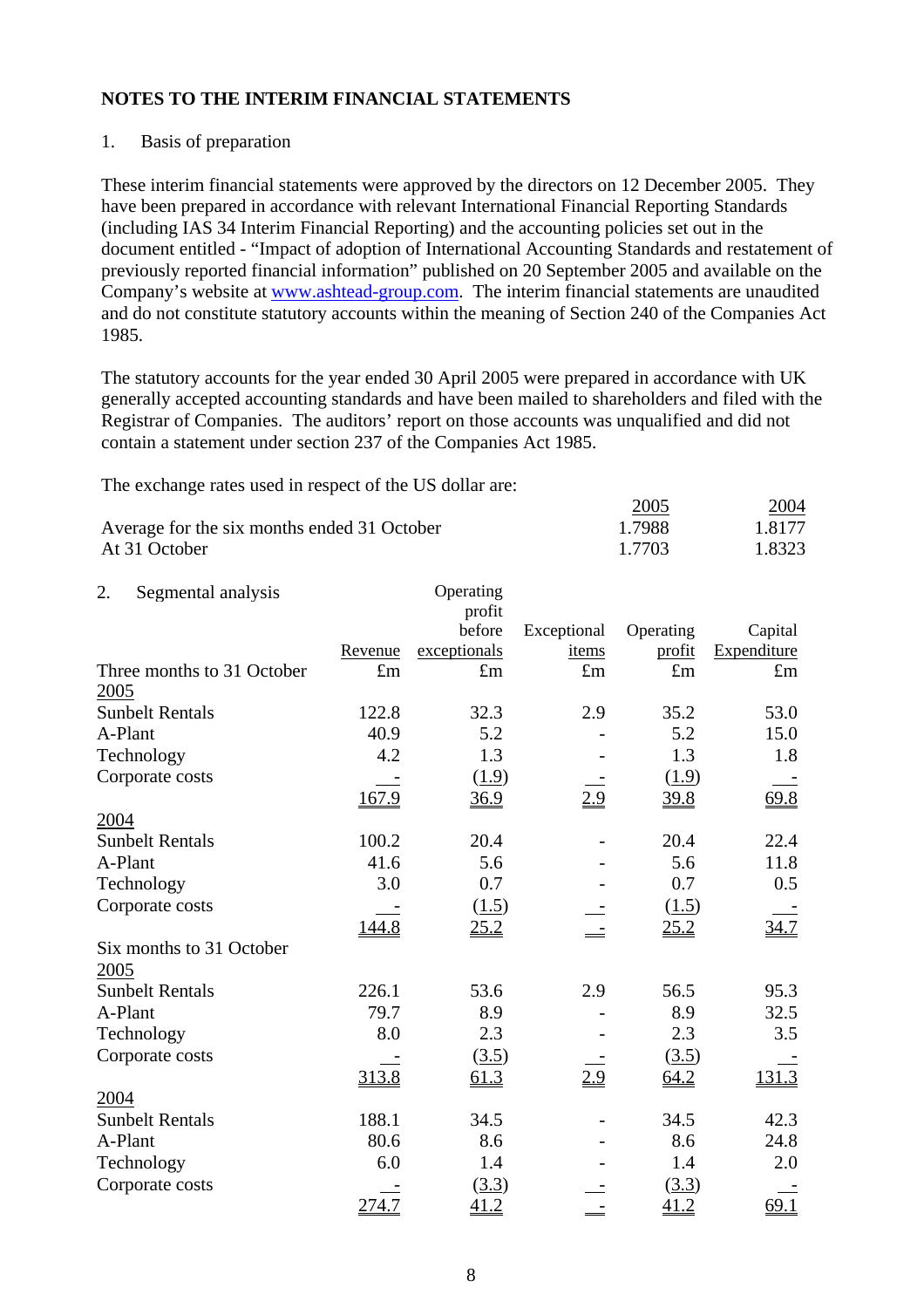## 3. Operating costs

|                                     |             | 2005                     |             |               | 2004                     |             |
|-------------------------------------|-------------|--------------------------|-------------|---------------|--------------------------|-------------|
|                                     | Before      |                          |             | <b>Before</b> |                          |             |
|                                     | exceptional | Exceptional              |             | exceptional   | Exceptional              |             |
|                                     | items       | items                    | Total       | items         | items                    | Total       |
| Three months to 31 October          | $\pounds$ m | $\pounds$ m              | $\pounds$ m | $\pounds$ m   | $\pounds$ m              | $\pounds$ m |
| Staff costs:                        |             |                          |             |               |                          |             |
| Salaries                            | 44.0        | 0.3                      | 44.3        | 40.0          |                          | 40.0        |
| Social security costs               | 3.6         |                          | 3.6         | 3.1           |                          | 3.1         |
| Other pension costs                 | 0.8         |                          | 0.8         | 0.9           |                          | 0.9         |
|                                     | 48.4        | 0.3                      | 48.7        | 44.0          | $\equiv$                 | 44.0        |
| Other operating costs (net):        |             |                          |             |               |                          |             |
| Vehicle costs                       | 13.4        | $\qquad \qquad -$        | 13.4        | 11.0          |                          | 11.0        |
| Spares, consumables & ext'l repairs | 10.7        | $\overline{\phantom{a}}$ | 10.7        | 10.3          |                          | 10.3        |
| <b>Facilities</b> costs             | 7.5         | 0.4                      | 7.9         | 7.1           |                          | 7.1         |
| Other external charges              | 24.6        |                          | 24.6        | 22.4          |                          | 22.4        |
| Profit on disposal of fixed assets  | (2.0)       | (3.6)                    | (5.6)       | (1.4)         |                          | (1.4)       |
|                                     | 54.2        | (3.2)                    | 51.0        | 49.4          |                          | <u>49.4</u> |
| Depreciation                        | 28.4        |                          | 28.4        | 26.2          |                          | 26.2        |
|                                     | 131.0       | (2.9)                    | 128.1       | <u>119.6</u>  | $\equiv$                 | 119.6       |
| Six months to 31 October            |             |                          |             |               |                          |             |
| Staff costs:                        |             |                          |             |               |                          |             |
| <b>Salaries</b>                     | 87.0        | 0.3                      | 87.3        | 78.3          |                          | 78.3        |
| Social security costs               | 7.2         |                          | 7.2         | 6.6           |                          | 6.6         |
| Other pension costs                 | <u>1.6</u>  |                          | 1.6         | <u>1.9</u>    |                          | <u>1.9</u>  |
|                                     | 95.8        | 0.3                      | 96.1        | 86.8          | $\frac{1}{\sqrt{2}}$     | 86.8        |
| Other operating costs (net):        |             |                          |             |               |                          |             |
| Vehicle costs                       | 24.8        | $\overline{\phantom{0}}$ | 24.8        | 21.3          | $\overline{\phantom{a}}$ | 21.3        |
| Spares, consumables & ext'l repairs | 20.8        |                          | 20.8        | 20.2          | $\qquad \qquad -$        | 20.2        |
| <b>Facilities</b> costs             | 14.7        | 0.4                      | 15.1        | 14.1          |                          | 14.1        |
| Other external charges              | 45.5        |                          | 45.5        | 41.7          |                          | 41.7        |
| Profit on disposal of fixed assets  | (4.2)       | (3.6)                    | (7.8)       | (2.5)         |                          | (2.5)       |
|                                     | 101.6       | (3.2)                    | 98.4        | 94.8          | $\pm$                    | 94.8        |
|                                     |             |                          |             |               |                          |             |
| Depreciation                        | 55.1        |                          | 55.1        | <u>51.9</u>   |                          | 51.9        |
|                                     | 252.5       | (2.9)                    | 249.6       | 233.5         |                          | 233.5       |

## 4. Exceptional items

'Exceptional items' are those items of financial performance that are material and non-recurring in nature that the Group believes should be disclosed separately within their consolidated income statement category to assist in the understanding of the financial performance of the Group.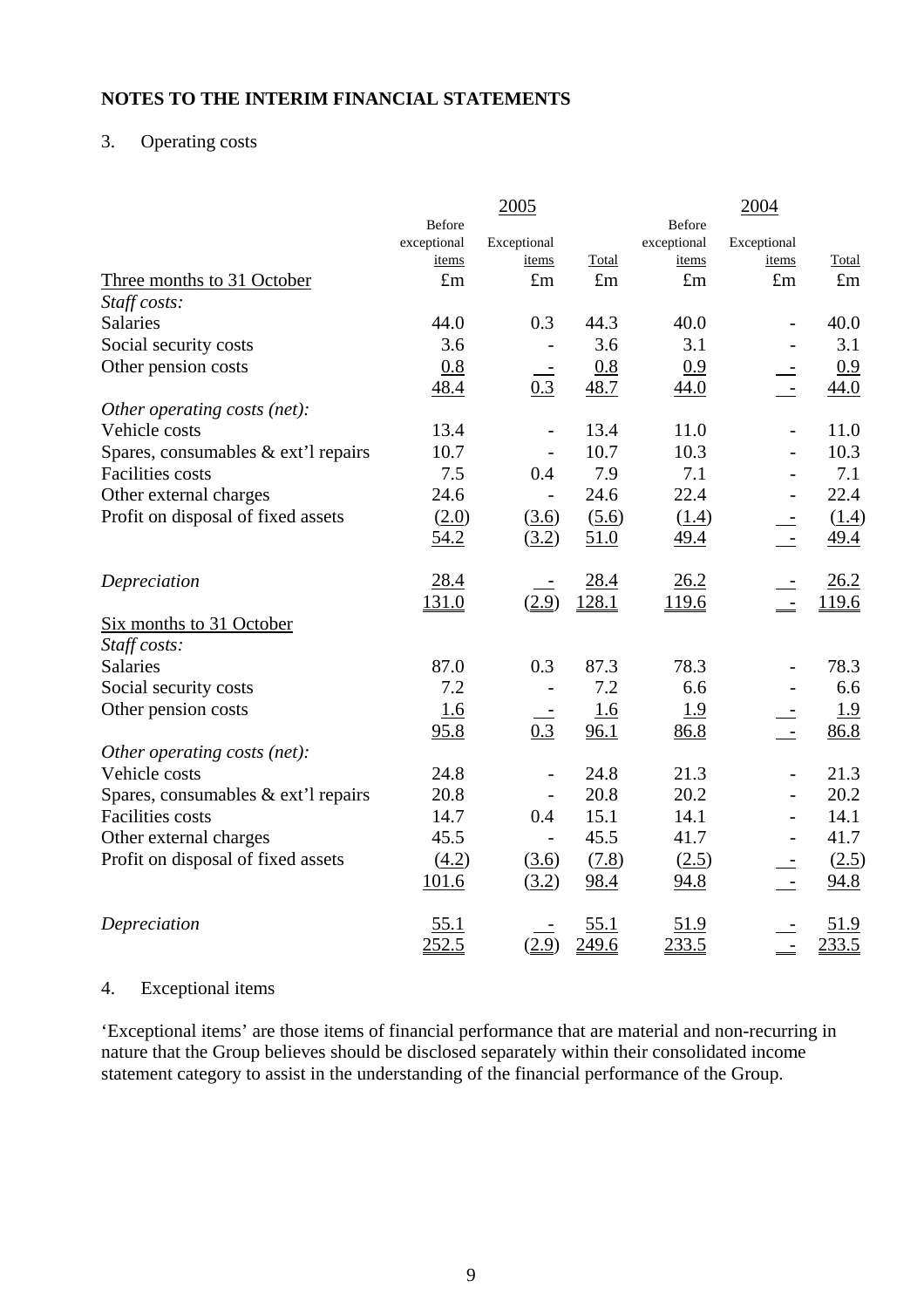### 4. Exceptional items (continued)

|                                    | Three months to<br>31 October<br>2005 | Six months to<br>31 October<br>2005 | Year to<br>30 April<br>2005 |
|------------------------------------|---------------------------------------|-------------------------------------|-----------------------------|
|                                    | $\pounds$ m                           | $\pounds$ m                         | $\pounds$ m                 |
| Debt facility costs                | 4.8                                   | 4.8                                 |                             |
| Profit on sale of scaffolding      | (3.0)                                 | (3.0)                               |                             |
| Post acquisition integration costs | <u>0.1</u>                            | 0.1                                 |                             |
|                                    | <u> 1.9</u>                           | <u> 1.9</u>                         |                             |

Debt facility costs include the premium paid to redeem 35% of the second priority senior secured notes due 2014 (£5.0m), the write off of the portion of deferred debt issue costs related to the notes redeemed (£1.5m), other refinancing costs (£0.3m) and a gain on the repayment of the Rentokil convertible loan note (£2.0m). Profit on sale of scaffolding relates to the estimated net gain on the disposal by Sunbelt of 12 west coast and Texas specialist scaffold locations. Integration costs relate to costs incurred in integrating acquisitions during the first half.

Exceptional items are presented in the income statement as follows:

|                                          | Three months to | Six months to | Year to  |
|------------------------------------------|-----------------|---------------|----------|
|                                          | 31 October      | 31 October    | 30 April |
|                                          | 2005            | 2005          | 2005     |
|                                          | $\pounds$ m     | $\pounds$ m   |          |
| Staff costs                              | 0.3             | 0.3           |          |
| Other operating costs                    | (3.2)           | (3.2)         |          |
| Credited in arriving at operating profit | (2.9)           | (2.9)         |          |
| Financing costs                          | <u>4.8</u>      | 4.8           |          |
|                                          | 1.9             | <u>1.9</u>    |          |

### 5. Financing costs

|                                                  |             | Three months<br>to 31 October |             | Six months<br>to 31 October |
|--------------------------------------------------|-------------|-------------------------------|-------------|-----------------------------|
|                                                  | 2005        | 2004                          | 2005        | 2004                        |
|                                                  | $\pounds$ m | $\pounds$ m                   | $\pounds$ m | $\pounds$ m                 |
| Bank interest payable                            | 3.1         | 3.8                           | 6.7         | 6.9                         |
| Funding cost on trade debtors' securitisation    |             | 1.0                           |             | 1.9                         |
| Interest on second priority senior secured notes | 5.4         | 3.8                           | 9.0         | 7.4                         |
| Interest on 5.25% unsecured convertible loan     |             |                               |             |                             |
| note, due 2008                                   |             | 2.3                           | 1.9         | 4.2                         |
| Interest payable on finance leases               | 0.5         | 0.4                           | 1.0         | 0.9                         |
| Other                                            |             | 0.5                           | 2.5         | <u>1.6</u>                  |
|                                                  | 9.0         | 11.8                          | 21.1        | 22.9                        |
| Exceptional costs re debt facilities             | 4.8         |                               | 4.8         |                             |
|                                                  | 13.8        | 11.8                          | 25.9        | 22.9                        |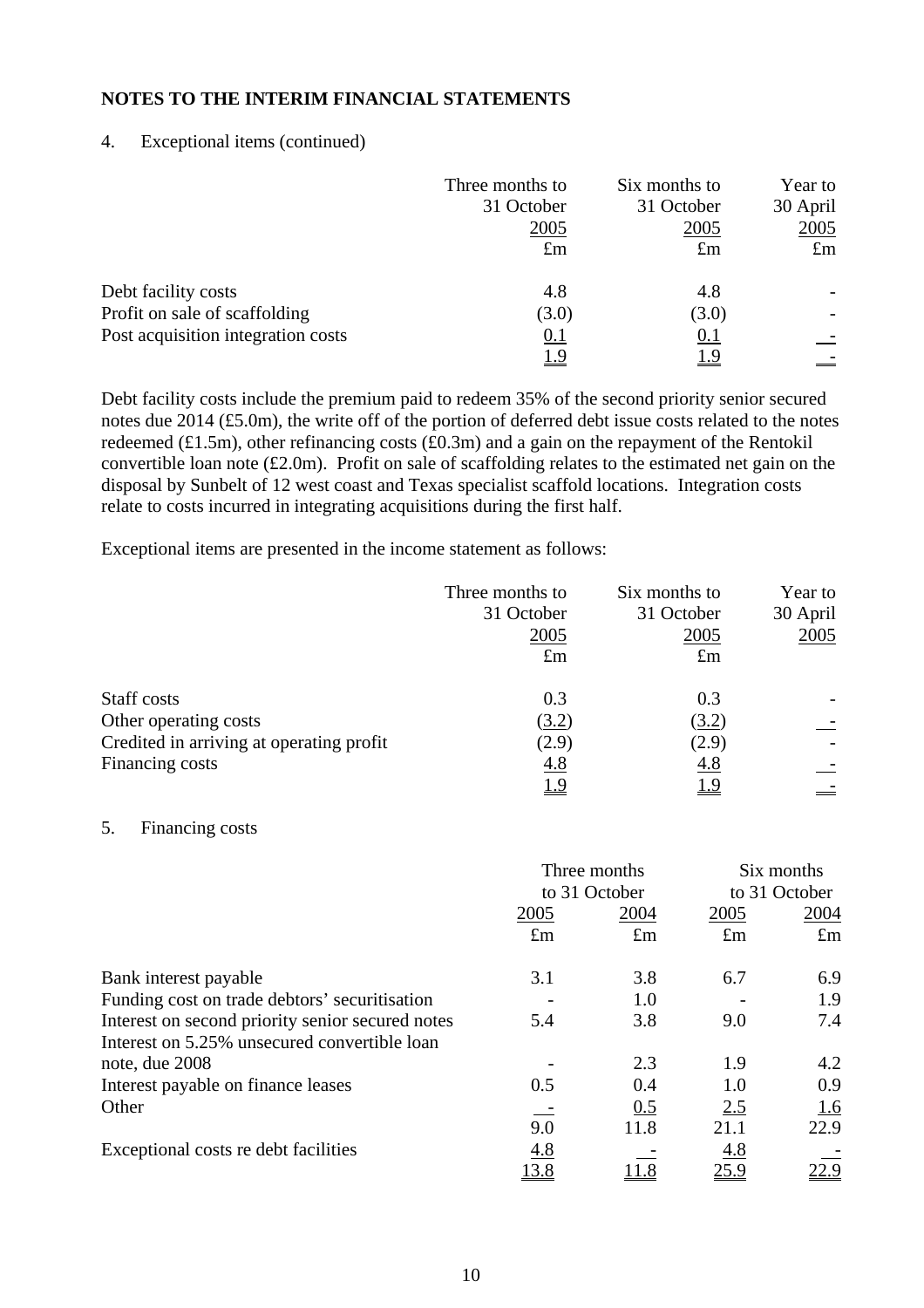### 6. Taxation

The tax charge for the period has been calculated by applying the directors' best estimate of the effective annual tax rate (estimated at 38%) to the Group's profit before exceptional items and tax. Tax attributable to exceptional items has been calculated using the standard tax rates in each jurisdiction in which the exceptional item arose. The tax charge comprises a credit of  $£1.2m$ related to the UK (2004 - £nil) and a charge of £16.2m (2004 - £9.3m) related to the US.

#### 7. Earnings per share

Basic and diluted earnings per share for the three and six months ended 31 October 2005 have been calculated based on the profit for the relevant period and on the weighted average number of ordinary shares in issue during that period which excludes the shares held by the ESOT in respect of which dividends have been waived. Diluted earnings per share is computed using the result for the relevant period and the diluted number of shares (ignoring any potential issue of ordinary shares which would be anti-dilutive). These are calculated as follows:

|                                                            | Three months<br>to 31 October |                                 | Six months<br>31 October |                       |
|------------------------------------------------------------|-------------------------------|---------------------------------|--------------------------|-----------------------|
|                                                            | 2005                          | 2004                            | 2005                     | 2004                  |
| Profit for the financial period $(fm)$                     | <u>16.9</u>                   | <u>7.6</u>                      | <u>23.3</u>              | <u>9.0</u>            |
| Weighted average number of shares (m) - basic<br>- diluted | 396.3<br>402.7                | 322.9<br>322.9                  | 359.9<br>366.4           | <u>322.9</u><br>322.9 |
| Basic earnings per share<br>Diluted earnings per share     | <u>4.3p</u>                   | 2.4 <sub>p</sub><br><u>2.4p</u> | 6.5p<br><u>6.4p</u>      | 2.8p<br>2.8p          |

Cash tax earnings per share (defined in any period as the earnings before exceptional items and deferred taxation for that period divided by the weighted average number of shares in issue in that period) may be reconciled to the basic earnings per share as follows:

|                                             | Three months                  |                          | Six months                    |                  |
|---------------------------------------------|-------------------------------|--------------------------|-------------------------------|------------------|
|                                             | to 31 October<br>2005<br>2004 |                          | to 31 October<br>2004<br>2005 |                  |
|                                             |                               |                          |                               |                  |
| Basic earnings per share                    | 4.3p                          | 2.4p                     | 6.5p                          | 2.8p             |
| <b>Exceptional</b> items                    | 0.5p                          | $\overline{\phantom{a}}$ | 0.5p                          |                  |
| Deferred tax on exceptional items           | (0.1)p                        | $\sim$ $-$               | (0.1)p                        |                  |
| Earnings per share before exceptional items | 4.7p                          | 2.4p                     | 6.9p                          | 2.8p             |
| Other deferred tax                          | 1.9 <sub>p</sub>              | 1.6p                     | 3.7 <sub>p</sub>              | 2.7 <sub>p</sub> |
| Cash tax earnings per share                 | <u>6.6p</u>                   | 4.0 <sub>p</sub>         | 10.6p                         | <u>5.5p</u>      |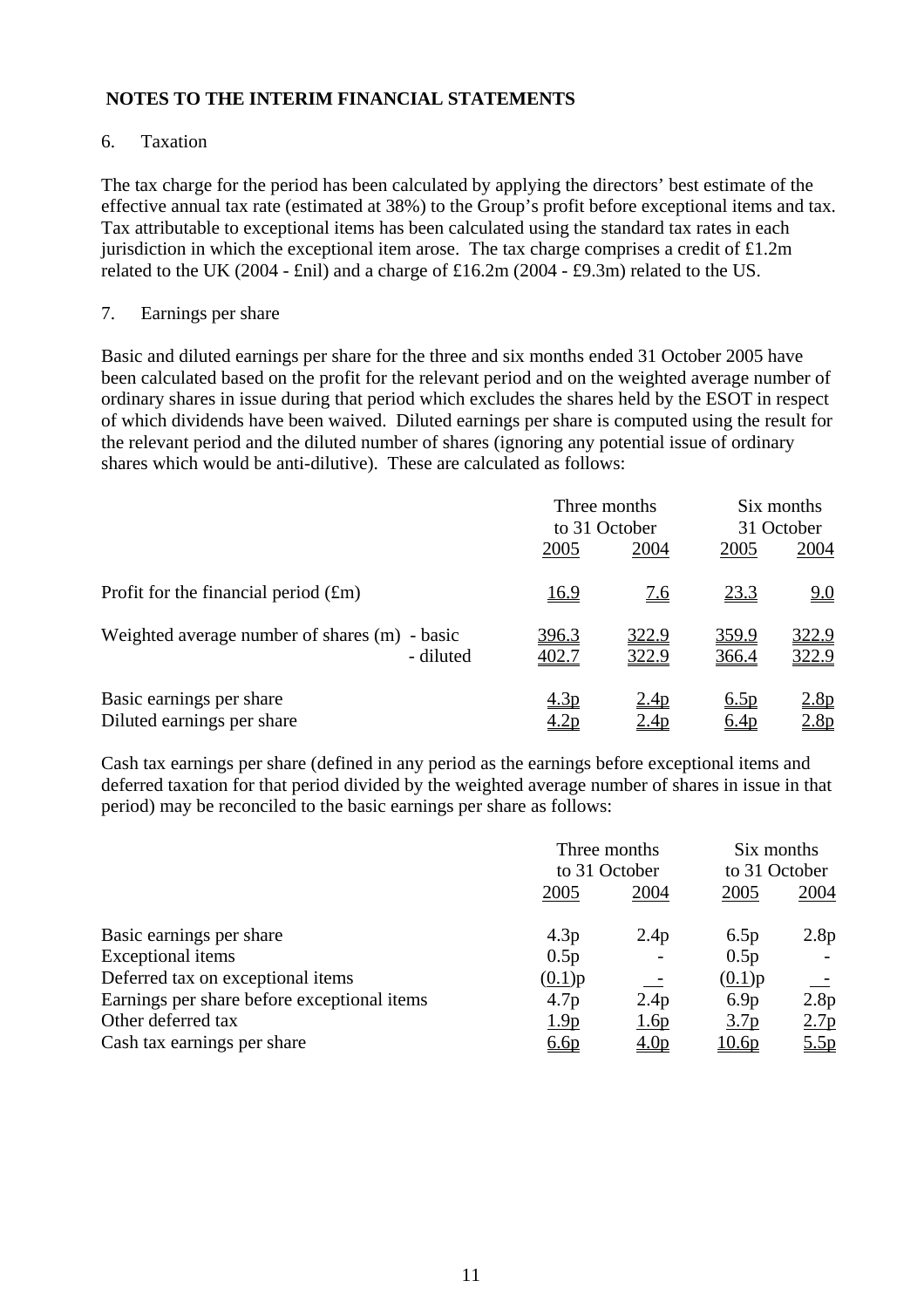#### 8. Property, plant and equipment

|                     | 2005        | 2004         |             |              |
|---------------------|-------------|--------------|-------------|--------------|
|                     | Rental      |              | Rental      |              |
|                     | equipment   | <b>Total</b> | equipment   | <b>Total</b> |
| Net book value      | $\pounds$ m | $\pounds$ m  | $\pounds$ m | $\pounds$ m  |
| At 1 May            | 452.9       | 537.1        | 469.7       | 554.9        |
| Exchange difference | 23.7        | 27.1         | (10.0)      | (10.9)       |
| <b>Additions</b>    | 120.0       | 131.3        | 60.5        | 69.1         |
| Acquisitions        | 31.7        | 34.7         |             |              |
| Disposals           | (27.4)      | (29.7)       | (12.3)      | (13.0)       |
| Depreciation        | (46.6)      | (55.1)       | (44.3)      | (51.9)       |
| At 31 October       | 554.3       | 645.4        | 463.6       | 548.2        |

#### 9. Called up share capital

Ordinary shares of 10p each:

|                                       | 31 October     |                | 30 April       | 31 October          |                     | 30 April                   |  |
|---------------------------------------|----------------|----------------|----------------|---------------------|---------------------|----------------------------|--|
|                                       | 2005<br>Number | 2004<br>Number | 2005<br>Number | 2005<br>$\pounds$ m | 2004<br>$\pounds$ m | <u>2005</u><br>$\pounds$ m |  |
| Authorised                            | 900,000,000    | 900,000,000    | 900,000,000    | <u>90.0</u>         | <u>90.0</u>         | 90.0                       |  |
| Allotted, called up and<br>fully paid | 401,876,408    | 325,665,910    | 326,074,928    | 40.2                | <u>32.6</u>         | <u>32.6</u>                |  |

On 3 August 2005 the Group issued 73,350,352 ordinary shares of 10p each at 95.5p through a Placing and Open Offer which raised £70.0m before issue expenses of £3.1m.

#### 10. Statement of changes in shareholders' equity

|                         |                                 |                                 | Equity<br>element<br>of                 | Non                                      | Own<br>shares<br>held in          | Cumulative<br>foreign<br>exchange         |                                          |                      | 31                         |                                 |
|-------------------------|---------------------------------|---------------------------------|-----------------------------------------|------------------------------------------|-----------------------------------|-------------------------------------------|------------------------------------------|----------------------|----------------------------|---------------------------------|
|                         | Share<br>capital<br>$\pounds$ m | Share<br>premium<br>$\pounds$ m | convertible<br>loan note<br>$\pounds$ m | distributable<br>reserves<br>$\pounds$ m | treasury<br>(ESOT)<br>$\pounds$ m | translation<br>differences<br>$\pounds$ m | Distributable<br>reserves<br>$\pounds$ m | Total<br>$\pounds$ m | Oct<br>2004<br>$\pounds$ m | 30 April<br>2005<br>$\pounds$ m |
| Total recognised        |                                 |                                 |                                         |                                          |                                   |                                           |                                          |                      |                            |                                 |
| Income and expense      |                                 |                                 |                                         |                                          |                                   | 19.9                                      | 23.3                                     | 43.2                 | 2.2                        | (11.0)                          |
| Shares issued           | 7.6                             | 63.9                            |                                         | (3.1)                                    |                                   |                                           |                                          | 68.4                 |                            | 0.1                             |
| Share based payments    |                                 |                                 |                                         |                                          |                                   |                                           | 0.5                                      | 0.5                  | 0.1                        | 0.3                             |
| Capital reduction       | ٠.                              | (163.8)                         | ٠                                       | 93.8                                     |                                   |                                           | 70.0                                     |                      | ٠                          |                                 |
| Vesting of share awards | ۰                               | ٠                               | ۰                                       | ٠                                        | 0.2                               |                                           | (0.2)                                    |                      | ٠                          |                                 |
| Own shares purchased    |                                 |                                 |                                         | ٠                                        | (2.8)                             |                                           | $\overline{\phantom{a}}$                 | (2.8)                | ۰                          |                                 |
| Redemption of           |                                 |                                 |                                         |                                          |                                   |                                           |                                          |                      |                            |                                 |
| convertible loan note   |                                 | $\overline{\phantom{a}}$        | (24.3)                                  |                                          |                                   |                                           | 24.3                                     |                      |                            |                                 |
| Net changes in          |                                 |                                 |                                         |                                          |                                   |                                           |                                          |                      |                            |                                 |
| shareholders' equity    | 7.6                             | (99.9)                          | (24.3)                                  | 90.7                                     | (2.6)                             | 19.9                                      | 117.9                                    | 109.3                | 2.3                        | (10.6)                          |
| At 1 May 2005           | 32.6                            | 100.8                           | 24.3                                    | $\sim$                                   | (1.6)                             | (32.6)                                    | (13.6)                                   | 109.9                | 120.5                      | 120.5                           |
| At 31 October 2005      | 40.2                            | 0.9                             | $\overline{\phantom{a}}$                | 90.7                                     | (4.2)                             | (12.7)                                    | 104.3                                    | 219.2                | 122.8                      | 109.9                           |

At the extraordinary general meeting of the Company held on 1 August 2005, shareholders approved a resolution to cancel the amount standing to the credit of the share premium account. Subsequently the High Court of Justice approved the cancellation on 24 August 2005. Accordingly, of the total amount cancelled of £163.8m, £70.0m has been credited to distributable reserves while the balance of £93.8m has been credited to a non-distributable reserve.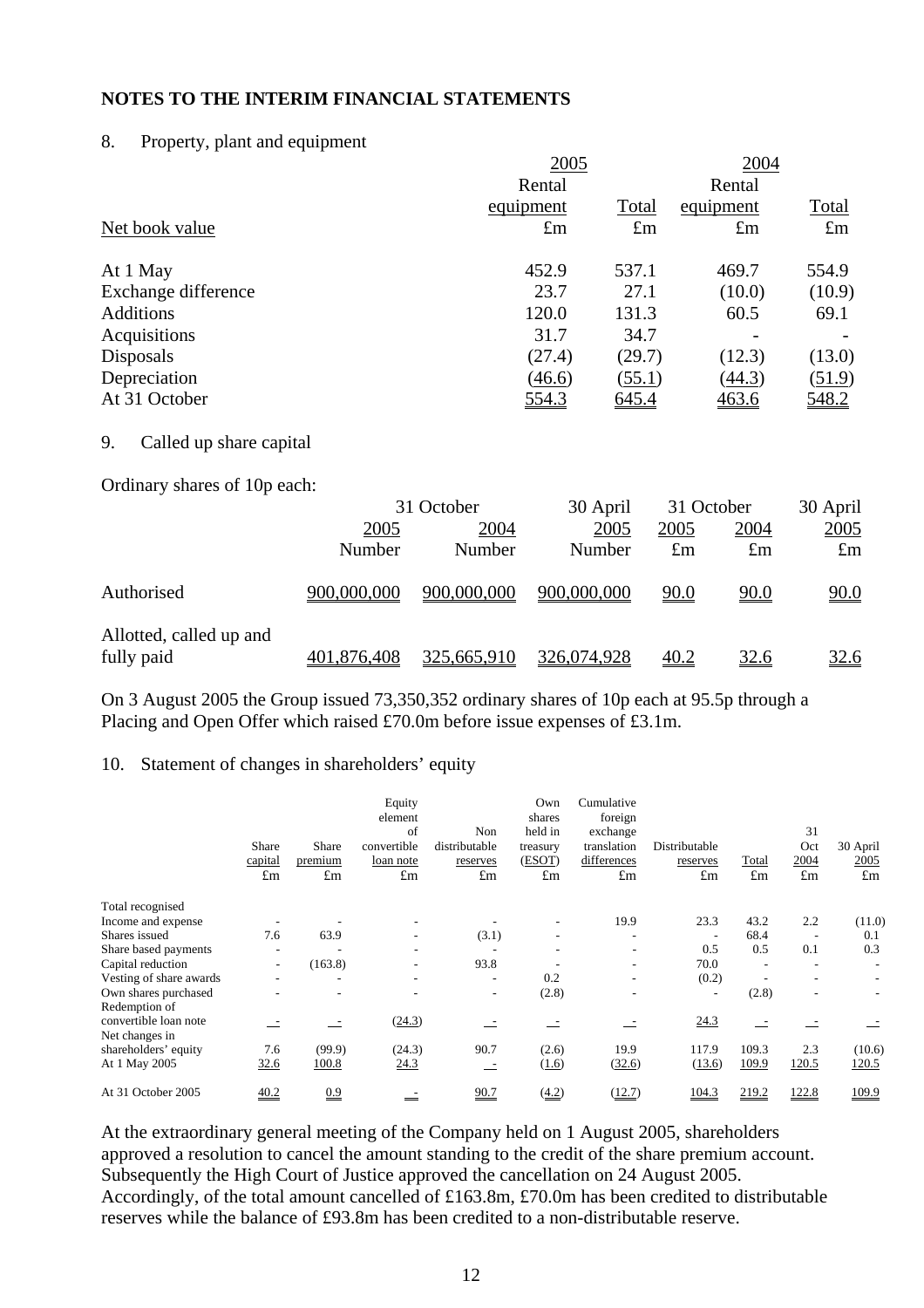## 11. Notes to cash flow statement

|                                                         |             |             |                          |             |                   | Year to      |
|---------------------------------------------------------|-------------|-------------|--------------------------|-------------|-------------------|--------------|
|                                                         |             |             | Six months to 31 October |             |                   | 30 April     |
|                                                         |             |             |                          | 2005        | <u>2004</u>       | 2005         |
|                                                         |             |             |                          | $\pounds$ m | $\pounds$ m       | $\pounds$ m  |
| a) Cash flow from operating activities                  |             |             |                          |             |                   |              |
| Operating profit                                        |             |             |                          | 64.2        | 41.2              | 67.1         |
| Depreciation                                            |             |             |                          | 55.1        | 51.9              | 102.4        |
| <b>Exceptional</b> items                                |             |             |                          | (2.9)       |                   |              |
| <b>EBITDA</b> before exceptional items                  |             |             |                          | 116.4       | 93.1              | 169.5        |
| Profit on disposal of property, plant and equipment     |             |             |                          | (4.2)       | (2.5)             | (7.1)        |
| (Increase)/decrease in inventories                      |             |             |                          | (0.2)       | (1.2)             | 0.4          |
| Increase in trade and other receivables                 |             |             |                          | (18.7)      | (12.6)            | (0.3)        |
| Increase in trade and other payables                    |             |             |                          | 5.5         | 1.9               | 1.5          |
| <b>Exchange differences</b>                             |             |             |                          | (0.2)       | 0.4               | 0.4          |
| Other non-cash movements                                |             |             |                          | 0.6         | 0.2               | 0.4          |
| Cash generated from operations before exceptional items |             |             |                          | 99.2        | 79.3              | 164.8        |
|                                                         |             |             |                          |             |                   | Year to      |
|                                                         |             |             | Six months to 31 October |             |                   | 30 April     |
|                                                         |             |             |                          | 2005        | 2004              | 2005         |
|                                                         |             |             |                          | $\pounds$ m | $\pounds$ m       | $\pounds$ m  |
| b) Reconciliation to net debt                           |             |             |                          |             |                   |              |
| Decrease/(increase) in cash in the period               |             |             |                          | 1.2         | (3.5)             | 1.6          |
| Increase/(decrease) in debt through cash flow           |             |             |                          | 13.5        | (11.1)            | (55.2)       |
| Change in net debt from cash flows                      |             |             |                          | 14.7        | (14.6)            | (53.6)       |
| Exchange difference                                     |             |             |                          | 13.9        | (6.4)             | (15.1)       |
| Non-cash movements:                                     |             |             |                          |             |                   |              |
| - deferred costs of debt raising                        |             |             |                          | 2.8         | 0.1               | 1.2          |
| - convertible loan note                                 |             |             |                          | (1.0)       | 1.9               | 3.8          |
| - capital element of new finance leases                 |             |             |                          | <u>2.9</u>  | <u>5.8</u>        | <u>13.8</u>  |
| Movement in net debt in the period                      |             |             |                          | 33.3        | (13.2)            | (49.9)       |
| Opening debt                                            |             |             | 482.3                    |             | 532.2             | <u>532.2</u> |
| Closing debt                                            |             |             |                          | 515.6       | 519.0             | 482.3        |
| Analysis of net debt<br>C)                              |             |             |                          |             |                   |              |
|                                                         | 1 May       | Exchange    | Cash                     | Non-cash    |                   | 31 October   |
|                                                         | 2005        | movement    | flow                     | movements   |                   | 2005         |
|                                                         | $\pounds$ m | $\pounds$ m | $\pounds$ m              |             | $\pounds$ m       | $\pounds$ m  |
| Cash                                                    | (2.1)       |             | 1.2                      |             |                   | (0.9)        |
| Debt due within 1 year                                  | 12.2        | 0.7         | (6.5)                    |             | 6.7               | 13.1         |
| Debt due after 1 year                                   | 472.2       | <u>13.2</u> | 20.0                     |             | (2.0)             | 503.4        |
| Total net debt                                          | 482.3       | <u>13.9</u> | 14.7                     |             | $\underline{4.7}$ | 515.6        |
|                                                         |             |             |                          |             |                   |              |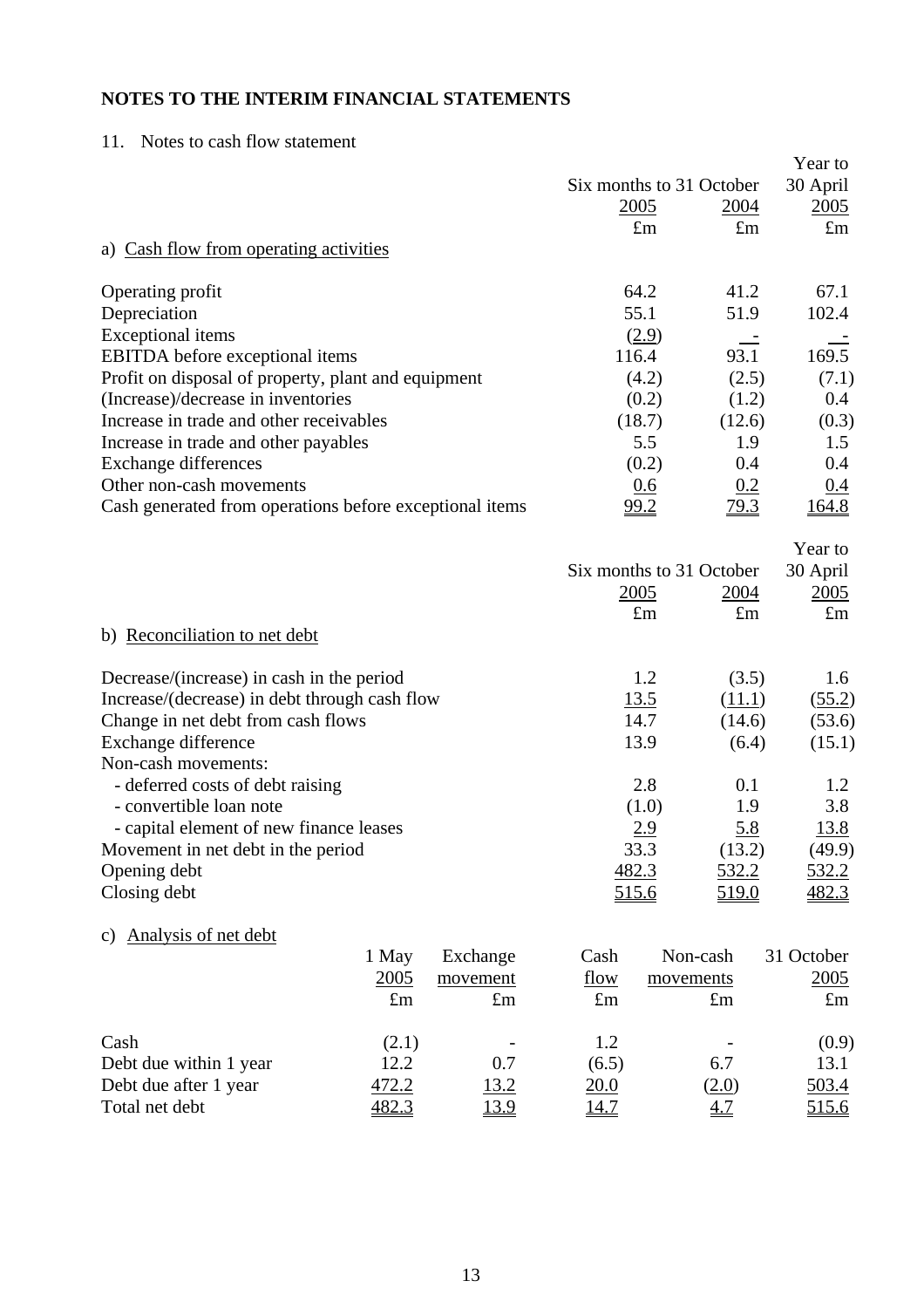### 12. Acquisitions and disposals

On 17 October 2005, Sunbelt acquired 100% of the issued share capital of Northridge Equipment Rentals, Inc for cash consideration of £39.7m. Northridge Equipment Rentals traded through five stores located in central and southern California. In addition, Sunbelt has acquired the business and assets of ten further stores during the first half in Florida, California, Nevada and Tennessee for a total cash consideration of £16.4m. A-Plant also acquired one store in Bournemouth for a cash consideration of £0.5m.

The acquired businesses have been integrated into Sunbelt and A-Plant and the acquired rental fleets reorganised through additions, disposals and transfers of equipment. Accordingly, it is not practicable to disclose separately the revenue and profit of the acquired assets.

The goodwill arising on these acquisitions which relates to the excess of the consideration necessary to acquire these businesses over the fair market value of the net assets acquired is summarised in the table below:

|                                                                                                                                         | Acquiree's                              | Fair        |
|-----------------------------------------------------------------------------------------------------------------------------------------|-----------------------------------------|-------------|
|                                                                                                                                         | book value                              | value       |
|                                                                                                                                         | $\pounds$ m                             | $\pounds$ m |
| Net assets acquired:                                                                                                                    |                                         |             |
| Property, plant and equipment                                                                                                           | 24.0                                    | 34.7        |
| Inventories                                                                                                                             | 0.5                                     | 0.5         |
| Trade and other receivables                                                                                                             | 4.2                                     | 4.6         |
| Trade and other payables                                                                                                                | (1.8)                                   | (1.8)       |
| Deferred tax liabilities                                                                                                                | (3.0)                                   | (7.0)       |
|                                                                                                                                         | 23.9                                    | 31.0        |
| Goodwill                                                                                                                                |                                         | 25.9        |
| Total consideration                                                                                                                     |                                         | 56.9        |
| Satisfied by:                                                                                                                           |                                         |             |
| Cash                                                                                                                                    |                                         | 56.6        |
| Directly attributable costs                                                                                                             |                                         | 0.3         |
|                                                                                                                                         |                                         | 56.9        |
| $\mathbf{1}$ $\mathbf{1}$ $\mathbf{1}$ $\mathbf{1}$ $\mathbf{1}$ $\mathbf{1}$ $\mathbf{1}$ $\mathbf{1}$ $\mathbf{1}$<br>$\cdots$<br>T11 | $\cdots$<br>$\cdot$ 1 1 $\alpha$ $\sim$ |             |

The consideration paid for these acquisitions includes  $\text{\pounds}2.6m$  paid into escrow which remains subject to adjustment on agreement of closing net asset statements. Such adjustments are not expected to result in a significant variation in the total consideration payable.

On 15 August 2005 Sunbelt sold 12 specialist scaffold locations on the US west coast and in Texas for an estimated cash consideration of £13.1m which is subject to adjustment once the closing balance sheet has been agreed with the purchaser. The profit on disposal is as follows:

£m

| Disposal proceeds:                                                     |                   |
|------------------------------------------------------------------------|-------------------|
| - cash received to date                                                | 12.2              |
| - disposal related costs paid to date                                  | (0.4)             |
|                                                                        | 11.8              |
| - estimated further proceeds due on agreement of closing balance sheet | 0.9               |
| - estimated further disposal related costs                             | (0.3)             |
| Net consideration receivable                                           | 12.4              |
| Net assets sold:                                                       |                   |
| - property, plant and equipment                                        | (9.3)             |
| - inventory                                                            | (0.1)             |
| Exceptional profit on disposal                                         | $\underline{3.0}$ |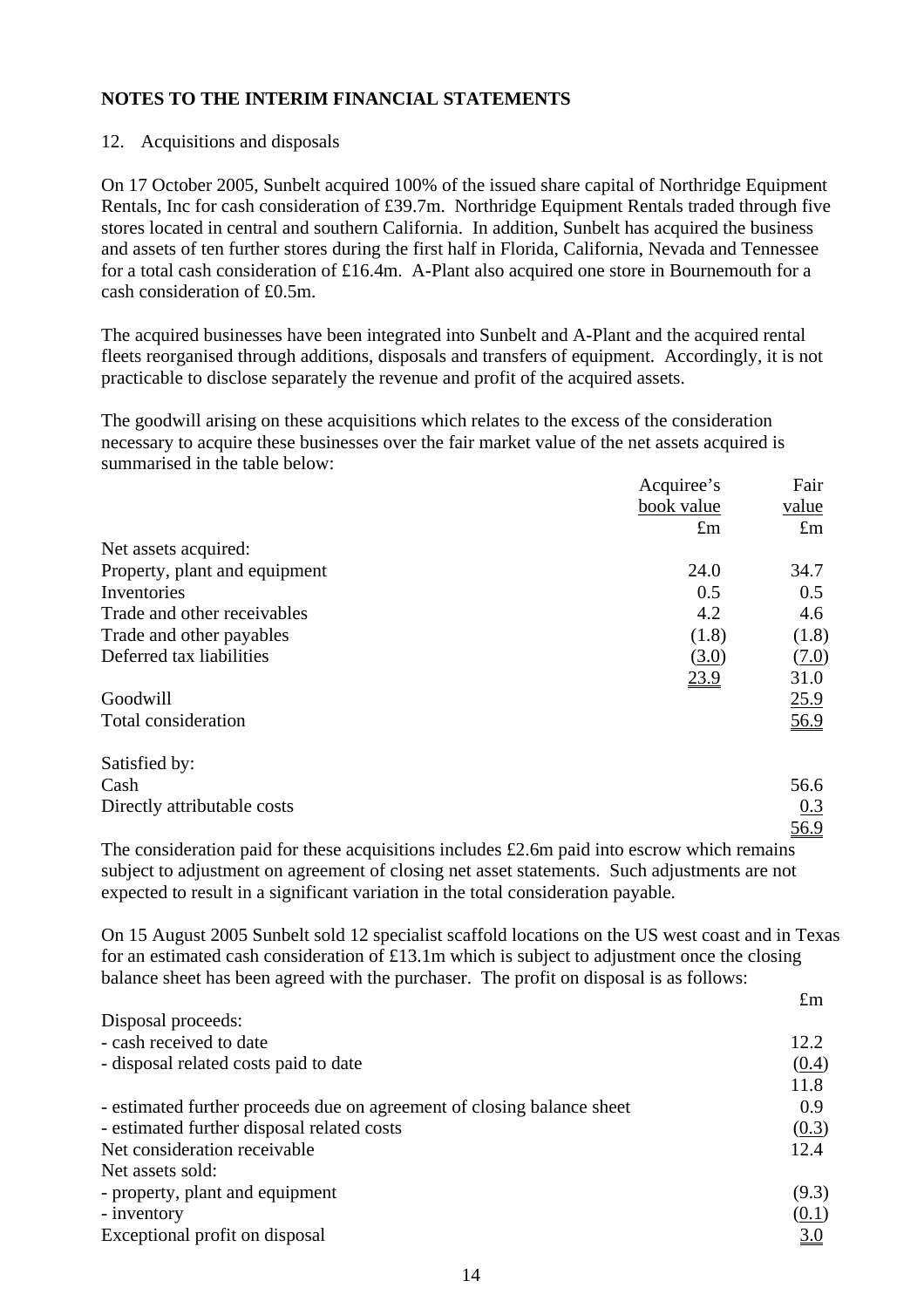13. Contingent liabilities and contingent assets

There have been no significant changes in contingent liabilities from those reported at 30 April 2005. At 30 April 2005, Sunbelt had provided performance guarantees to a value of £1.6m to various state bodies. These obligations are guaranteed by Ashtead Group plc. The Group is subject to periodic legal claims in the ordinary course of its business. However, the claims outstanding at 31 October 2005 are not expected to have a significant impact on the Group's financial position.

### 14. Post balance sheet events

On 14 November 2005 the Group agreed amended terms with the syndicate of lenders who make available the Group's first priority asset based senior secured loan facility to increase the amount of the facility from \$675m to \$800m, to extend its maturity by one year to November 2010 and to reduce the interest rate payable under the facility.

On 23 November 2005 Sunbelt and Head & Engquist Equipment LLC ("H&E") agreed to settle their outstanding litigation with  $H \& E$  paying to Sunbelt the sum of \$20.1m (£11.7m). The proceeds of the settlement have been applied to reduce borrowings under the Group's asset based revolver and will be recognised as an exceptional profit in the third quarter.

## 15. Reconciliation between UK GAAP and IFRS

The Group published financial information in accordance with IFRS for 2004/5, as required by IFRS 1, on 20 September 2005 in its news release entitled "Adoption of International Accounting Standards". The news release is available on the Group's website, [www.ashtead-group.com](http://www.ashtead-group.com/) and includes:

- a summary of the main differences applicable to Ashtead between UK GAAP and IFRS
- the restated income statement, balance sheet and cash flow statement under IFRS for the year ended 30 April 2005
- full reconciliations of the IFRS financial statements to the comparable information published previously under UK GAAP. These reconciliations cover income statement information for the quarter ended 31 July 2004, the six months ended 31 October 2004, the nine months ended 31 January 2005 and the year ended 30 April 2005 and balance sheet information as at 30 April 2004, 31 July 2004, 31 October 2004, 31 January 2005 and 30 April 2005.

The news release also included the Group's detailed accounting policies under IFRS.

The tables below give a summary of the impact of the move to IFRS on previously reported financial information.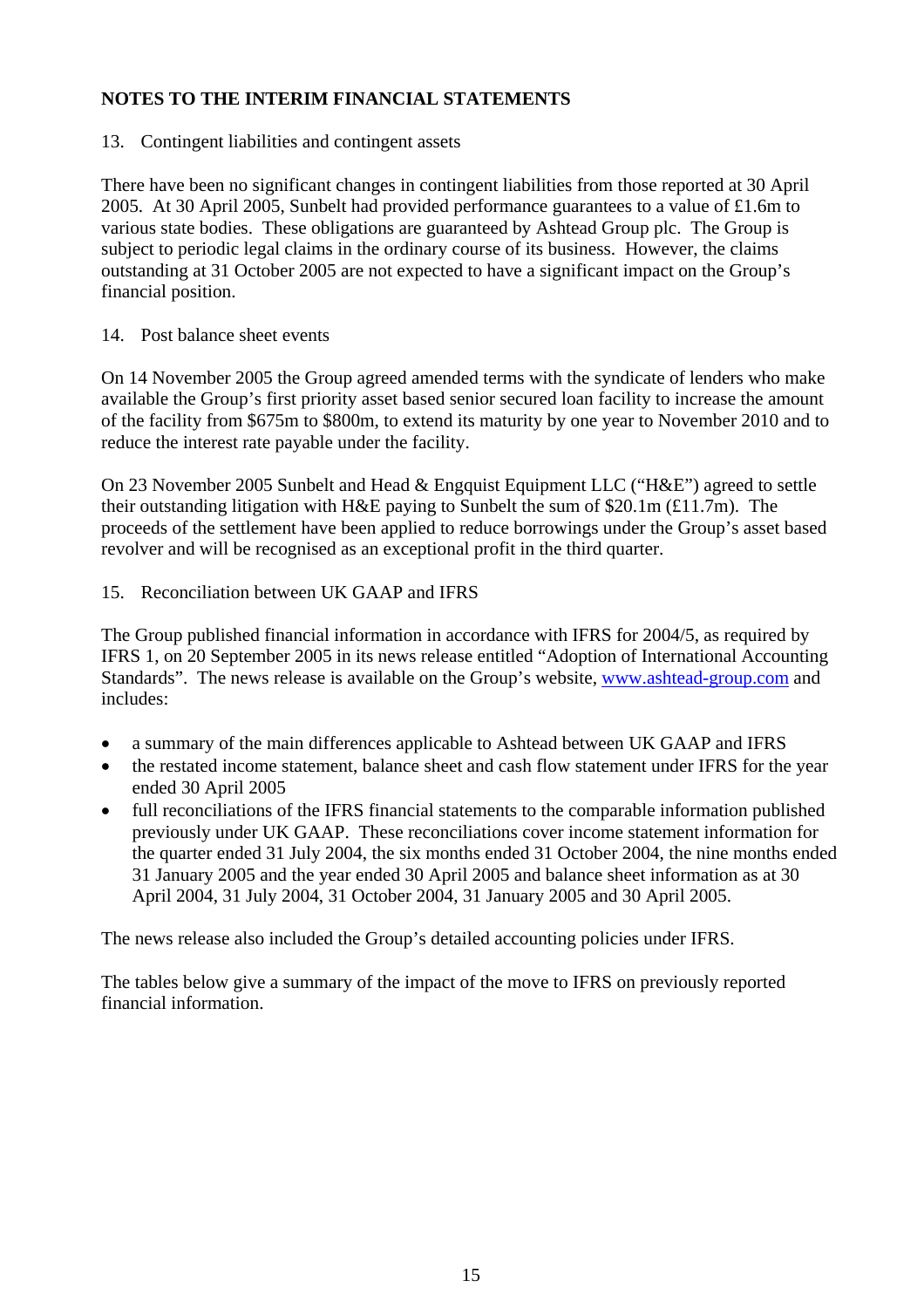### 15. Reconciliation between UK GAAP and IFRS (continued)

#### *Reconciliation of equity*

|                                                    | 31 October<br>2004<br>$\pounds$ m | 30 April<br>2005<br>$\pounds$ m |
|----------------------------------------------------|-----------------------------------|---------------------------------|
| Total equity presented under UK GAAP               | 134.7                             | 126.9                           |
| Additional non-cash convertible loan note interest | (11.9)                            | (13.4)                          |
| Equity element of convertible loan note            | 24.3                              | 24.3                            |
| Pensions                                           | (12.7)                            | (16.5)                          |
| Share based payments                               | (0.1)                             | (0.1)                           |
| Lease reclassification                             | (0.1)                             |                                 |
| Restate \$100m swap to fair value                  |                                   | 0.6                             |
| Goodwill                                           | 4.4                               | 8.9                             |
| Revaluation of goodwill to current exchange rates  | (19.9)                            | (24.7)                          |
| Deferred taxation                                  | <u>4.1</u>                        | 3.9                             |
| Total equity presented under IFRS                  | 122.8                             | 109.9                           |

#### *Reconciliation of profit attributable to equity shareholders of the company*

|                                                    | Three months | Six months        | Year        |
|----------------------------------------------------|--------------|-------------------|-------------|
|                                                    | ended        | ended             | ended       |
|                                                    | 31 October   | 31 October        | 30 April    |
|                                                    | 2004         | 2004              | 2005        |
|                                                    | $\pounds$ m  | $\pounds$ m       | $\pounds$ m |
| Attributable profit under UK GAAP                  | 6.4          | 6.4               | 2.4         |
| Goodwill                                           | 2.2          | 4.4               | 8.9         |
| Additional non-cash convertible loan note interest | (0.7)        | (1.5)             | (3.0)       |
| Pensions                                           | (0.1)        | (0.1)             | (0.2)       |
| Share based payments                               | (0.1)        | (0.2)             | (0.4)       |
| Lease reclassification                             |              | (0.1)             |             |
| Restate \$100m interest rate swap to fair value    | (0.1)        | 0.1               | 0.7         |
| Attributable profit under IFRS                     | <u>7.6</u>   | $\underline{9.0}$ | 8.4         |

#### *Reconciliation of cash flows*

The Group's cash flows under IFRS are unchanged from those under UK GAAP. The IFRS cash flow format is similar to UK GAAP but presents various cash flows in different categories and in a different order from the UK GAAP cash flow statement. All of the IFRS accounting adjustments net out within cash generated from operations except for the reclassification of the debtors securitisation as debt under IFRS.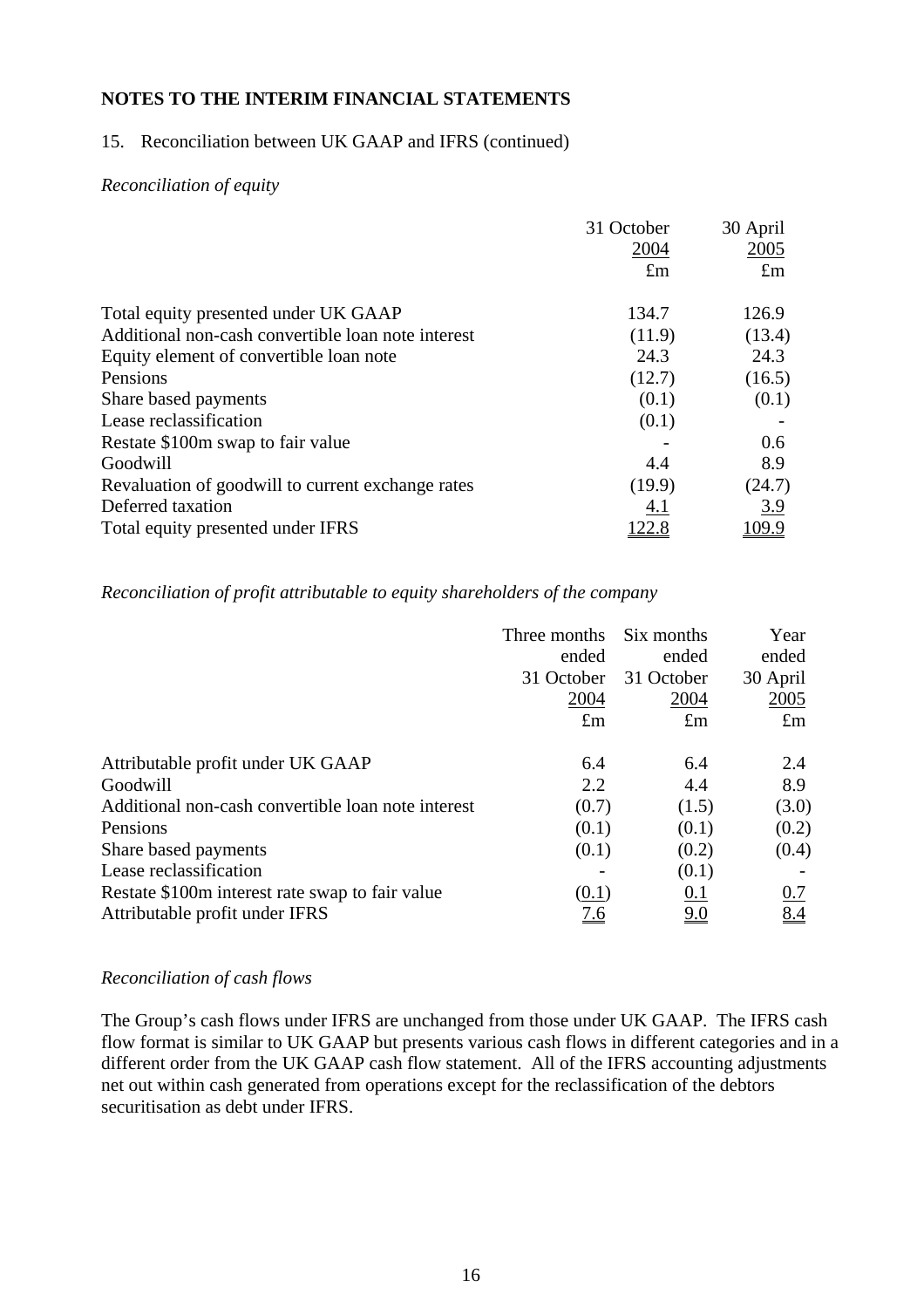### **OPERATING AND FINANCIAL REVIEW**

### **Second quarter (to 31 October) results compared with prior year**

#### **Overview**

|                               |               | 2005                     |             | 2004          |                          |             |  |
|-------------------------------|---------------|--------------------------|-------------|---------------|--------------------------|-------------|--|
|                               | <b>Before</b> | Exceptional              |             | <b>Before</b> | Exceptional              |             |  |
|                               | exceptionals  | items                    | Total       | exceptionals  | items                    | Total       |  |
|                               | $\pounds$ m   | $\pounds$ m              | $\pounds$ m | $\pounds$ m   | $\pounds$ m              | $\pounds$ m |  |
| Revenue                       | 167.9         | $\overline{\phantom{a}}$ | 167.9       | 144.8         |                          | 144.8       |  |
| Staff costs                   | (48.4)        | (0.3)                    | (48.7)      | (44.0)        |                          | (44.0)      |  |
| Other operating costs (net)   | (54.2)        | 3.2                      | (51.0)      | (49.4)        |                          | (49.4)      |  |
| <b>EBITDA</b>                 | 65.3          | 2.9                      | 68.2        | 51.4          |                          | 51.4        |  |
| Depreciation                  | (28.4)        | $\overline{\phantom{a}}$ | (28.4)      | (26.2)        | $\overline{\phantom{a}}$ | (26.2)      |  |
| <b>Operating profit</b>       | 36.9          | 2.9                      | 39.8        | 25.2          |                          | 25.2        |  |
| Financing costs               | (9.0)         | (4.8)                    | (13.8)      | (11.8)        | $\overline{\phantom{a}}$ | (11.8)      |  |
| <b>Profit before taxation</b> | 27.9          | (1.9)                    | 26.0        | 13.4          |                          | 13.4        |  |
| Taxation:                     |               |                          |             |               |                          |             |  |
| - current                     | (1.8)         |                          | (1.8)       | (0.4)         |                          | (0.4)       |  |
| - deferred                    | (7.6)         | 0.3                      | (7.3)       | (5.4)         |                          | (5.4)       |  |
|                               | (9.4)         | 0.3                      | (9.1)       | (5.8)         |                          | (5.8)       |  |
| <b>Profit for the quarter</b> | 18.5          | (1.6)                    | <u>16.9</u> | 7.6           |                          | 7.6         |  |

\* EBITDA is presented here as an additional performance measure as it is commonly used by investors and lenders.

Second quarter revenue increased 14.9% at constant 2005 exchange rates to £167.9m and by 16.0% at actual rates. EBITDA before exceptional items grew by 25.9% at constant exchange rates to £65.3m and by 27.0% at actual rates. Operating profit before exceptional items of £36.9m in the quarter increased 45.5% at constant 2005 exchange rates and 46.4% from £25.2m in 2004 at actual rates. EBITDA margins before exceptional items grew from 35.5% to 38.9% and operating margins before exceptional items rose from 17.4% to 22.0%. Total EBITDA increased 32.7% to £68.2m, at actual rates and total operating profit by 57.9% to £39.8m.

#### Seasonality

Our business is subject to significant fluctuations in performance from quarter to quarter as a result of seasonal effects. Commercial construction activity tends to increase in the summer and during extended periods of mild weather and to decrease in the winter and during extended periods of inclement weather. Furthermore, due to the incidence of public holidays in the US and the UK, there are more billing days in the first half of our financial year than the second half leading to our revenues normally being higher in the first half.

Typically, the second quarter of our fiscal year is our strongest quarter with revenue and operating results reflecting generally good weather conditions in the late summer and early autumn and few public holidays.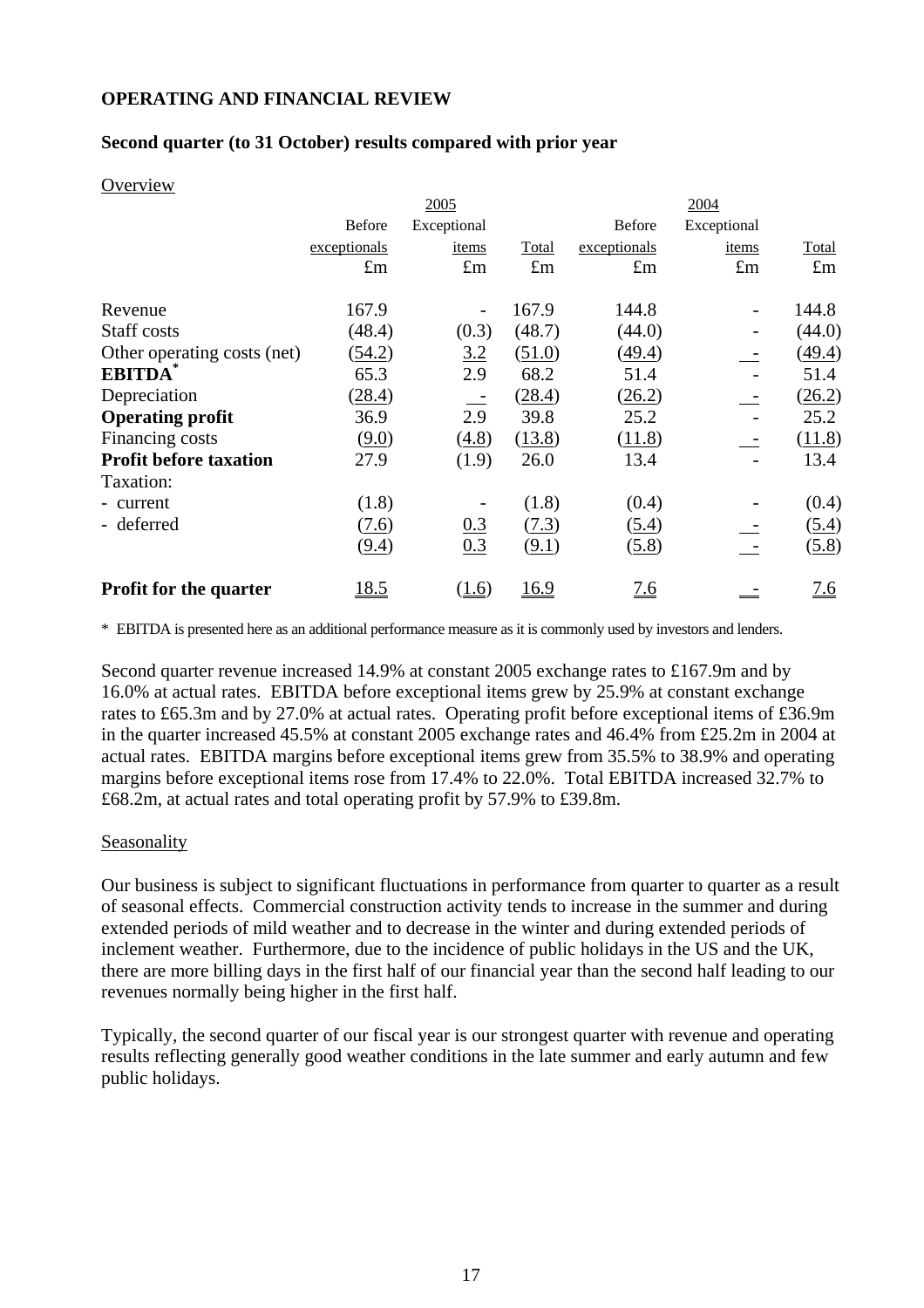### Divisional performance

Divisional results before exceptional items are summarised below:

|                           |       | Revenue      |             | <b>EBITDA</b> | Operating profit |             |
|---------------------------|-------|--------------|-------------|---------------|------------------|-------------|
|                           | 2005  | 2004         | 2005        | 2004          | 2005             | 2004        |
| Sunbelt in \$m            | 220.0 | <u>181.8</u> | <u>90.8</u> | <u>66.0</u>   | 57.8             | 37.1        |
| Sunbelt in £m             | 122.8 | 100.2        | 50.7        | 36.4          | 32.3             | 20.4        |
| A-Plant                   | 40.9  | 41.6         | 14.3        | 15.1          | 5.2              | 5.6         |
| <b>Ashtead Technology</b> | 4.2   | 3.0          | 2.2         | 1.4           | 1.3              | 0.7         |
| Group central costs       |       |              | (1.9)       | (1.5)         | (1.9)            | (1.5)       |
|                           | 167.9 | l 44.8       | <u>65.3</u> | <u>51.4</u>   | 36.9             | <u>25.2</u> |

#### *Sunbelt*

Revenue increased 21.0% to \$220.0m reflecting strong growth of approximately 9% in rental rates and a 9% increase in the average fleet size. Utilisation was broadly unchanged at approximately 74%. Revenue growth was broadly based with all regions and all major product areas trading ahead of last year. Sunbelt's revenue improvement reflected market share gains and growth in non-residential construction activity as well as the continued shift from ownership to rental.

Costs (excluding depreciation) rose 11.6% to \$129.2m in 2005. This reflected principally increased headcount, higher commissions and profit share payments to staff as a result of the increased activity levels and increased fuel costs for Sunbelt's delivery fleet. As a result, EBITDA grew 37.6% to \$90.8m and the EBITDA margin for the quarter improved to 41.3% from 36.3% in 2004. Sunbelt's operating profit increased 55.8% to \$57.8m representing a margin of 26.3% (2004 – 20.4%). Sunbelt's results in sterling reflected the factors discussed above and the slightly stronger US dollar.

In the second quarter Sunbelt was actively involved in the clean-up efforts on the US Gulf Coast and in Florida following hurricanes Katrina, Rita and Wilma. Sunbelt's stores in affected areas suffered no significant damage from the hurricanes and none of its staff were hurt. Sunbelt also incurred no significant costs for lost or damaged rental equipment. As regards the effect on Sunbelt's revenues of the clean-up and reconstruction work, we now expect that the impact on the current financial year will be more significant than the impact we have seen from storms and natural disasters in earlier years but that it will still amount to less than 2% of Sunbelt's full year revenues.

## *A-Plant*

In a continued competitive market, A-Plant's second quarter revenue of £40.9m compares with £41.6m last year, reflecting rental rates similar to last year, a fleet size which was approximately 1% smaller than in the equivalent period a year ago and utilisation at approximately 66% compared to approximately 67% last year. Against this background, careful management of costs (excluding depreciation) continued and these increased 0.4% year over year mainly reflecting the full year impact of cost reduction measures taken last year. As a result EBITDA decreased 5.3% to £14.3m and the EBITDA margin decreased from 36.3% to 35.0% in 2005. A-Plant's operating profit decreased 7.1% to £5.2m representing a margin of  $12.7\%$  (2004 – 13.5%).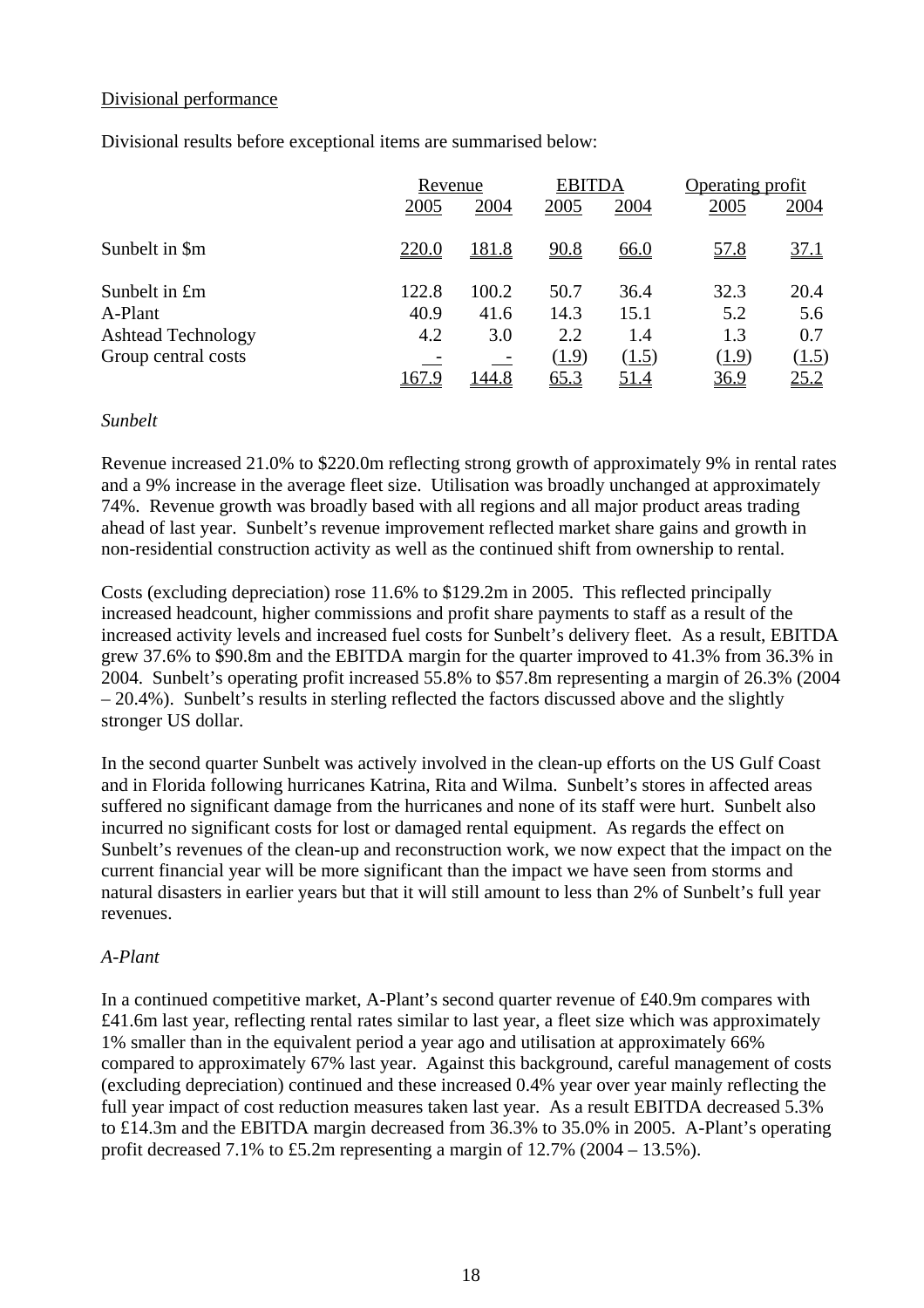### *Ashtead Technology*

Ashtead Technology's performance continued the trend established in the second half of last year with second quarter revenues up 40.0% to £4.2m at actual rates and up 37.8% at constant exchange rates. Ashtead Technology's operating profit of £1.3m increased from £0.7m in 2004 at both actual and constant exchange rates. These results reflected recent increases in investment in the development of oil supplies which is delivering higher offshore exploration and construction activity as well as continued growth in our on-shore environmental business. These trends are expected to continue.

#### Exceptional items

Exceptional items can be summarised as follows:

|                                    |             | Three months to |  |
|------------------------------------|-------------|-----------------|--|
|                                    | 31 October  |                 |  |
|                                    | 2005        | 2004            |  |
|                                    | $\pounds$ m | $\pounds$ m     |  |
| Debt facility costs                | 4.8         |                 |  |
| Profit on sale of scaffolding      | (3.0)       |                 |  |
| Post acquisition integration costs | 0.1         |                 |  |
|                                    | <u>1.9</u>  |                 |  |

Debt facility costs include the premium paid to redeem 35% of the second priority senior secured notes due 2014 (£5.0m), the write off of the portion of deferred debt issue costs related to the notes redeemed (£1.5m), other refinancing costs (£0.3m) and a gain on the repayment of the Rentokil convertible loan note (£2.0m). Profit on sale of scaffolding relates to the estimated net gain on the disposal by Sunbelt of 12 west coast and Texas specialist scaffold locations. Integration costs relate to costs incurred in integrating acquisitions during the first half.

Exceptional items are presented in the profit and loss account as follows:

|                                          |             | Three months to<br>31 October |  |
|------------------------------------------|-------------|-------------------------------|--|
|                                          |             |                               |  |
|                                          | 2005        | 2004                          |  |
|                                          | $\pounds$ m | $\pounds$ m                   |  |
| Staff costs                              | 0.3         |                               |  |
| Other operating costs                    | (3.2)       |                               |  |
| Credited in arriving at operating profit | (2.9)       |                               |  |
| <b>Financing costs</b>                   | 4.8         |                               |  |
|                                          | <u>1.9</u>  |                               |  |

#### Financing costs

Financing costs increased to £13.8m from £11.8m in 2004. Financing costs before exceptional items decreased to £9.0m from £11.8m in 2004 reflecting lower average debt levels and an average interest rate which were similar to the prior period. Compared to the previous year, the average interest rate benefited from the repayment of £42.0m of our 12% notes and from a lower margin under our first priority asset based senior secured loan facility due 2014 but these benefits have been offset by increases in US dollar interest rates payable under our floating rate senior facility.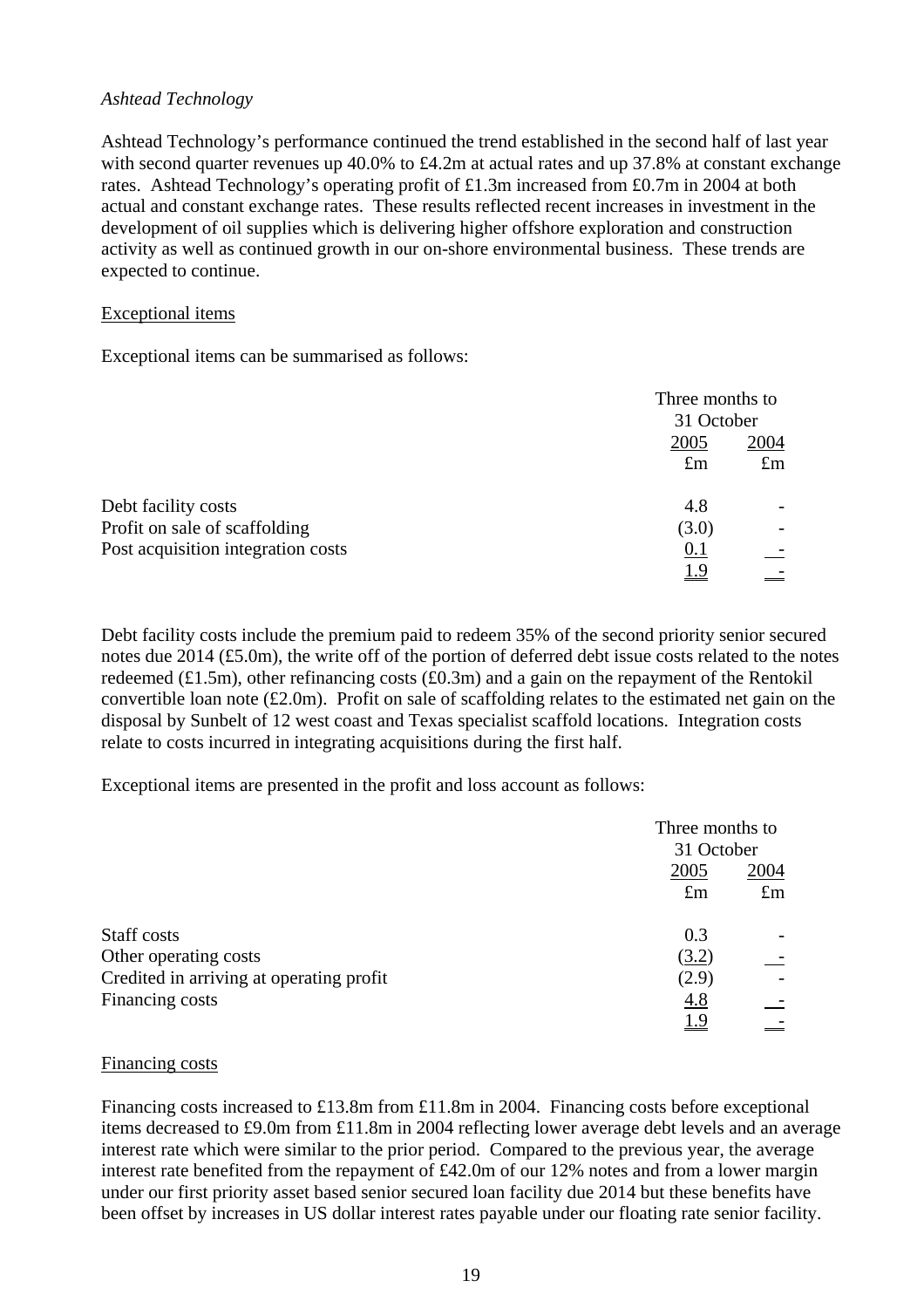## Taxation

Following last summer's capital reorganisation the Group is now anticipating earning taxable profits in the United Kingdom as well as in the United States. Whilst the substantial available tax losses in the UK (£127m at 30 April 2005) make it probable that no cash tax will be payable in the UK for several years, the Group is consequently now, for the first time, able to recognise a portion of the UK deferred tax asset  $(f1.2m)$  attributable to these losses. This has resulted in a more normal effective accounting tax rate compared to the very high effective accounting tax rates seen in recent years.

In the US the recent rapid improvement in Sunbelt's profitability, together with the \$20.1m receipt from the Head & Engquist litigation has accelerated, relative to our earlier expectations, the time at which our US tax group is likely to fully utilise its tax losses and start paying significant cash taxes to 2006/7. In most market conditions, even once the US tax group becomes a regular taxpayer, capital investment levels are likely to keep the US cash tax rate well below its 39% effective accounting tax rate.

The tax charge for the quarter of £9.1m (2004 - £5.8m) comprised a charge for current tax of £1.8m and a charge for deferred tax of £7.3m. Overall for the first half the effective accounting tax rate on the profit before exceptional items is 38% whilst the cash tax rate is 5%.

#### **Balance sheet**

#### Property, plant and equipment

|                     |             | 31 October 2005 |             |              |  |
|---------------------|-------------|-----------------|-------------|--------------|--|
|                     | Rental      |                 | Rental      |              |  |
| Net book value      | equipment   | Total           | equipment   | <b>Total</b> |  |
|                     | $\pounds$ m | $\pounds$ m     | $\pounds$ m | $\pounds$ m  |  |
| At 1 May            | 452.9       | 537.1           | 469.7       | 554.9        |  |
| Exchange difference | 23.7        | 27.1            | (10.0)      | (10.9)       |  |
| <b>Additions</b>    | 120.0       | 131.3           | 60.5        | 69.1         |  |
| Acquisitions        | 31.7        | 34.7            |             |              |  |
| Disposals           | (27.4)      | (29.7)          | (12.3)      | (13.0)       |  |
| Depreciation        | (46.6)      | (55.1)          | (44.3)      | (51.9)       |  |
| At 31 October       | 554.3       | 645.4           | 463.6       | 548.2        |  |

Capital expenditure in the six months was £131.3m of which £120.0m was invested in the rental fleet (2004 - £69.1m in total). Expenditure on rental equipment was 91.4% of total capital expenditure. Capital expenditure by division was as follows:

|                           | 31 October 2005 |             |              |             |
|---------------------------|-----------------|-------------|--------------|-------------|
|                           | Growth          | Maintenance | Total        | Total       |
| Sunbelt in \$m            | 70.1            | <u>81.7</u> | <u>151.8</u> | <u>65.1</u> |
| Sunbelt in £m             | 39.6            | 46.2        | 85.8         | 35.5        |
| A-Plant                   | 11.5            | 19.3        | 30.8         | 23.0        |
| <b>Ashtead Technology</b> | 2.7             | 0.7         | 3.4          | 2.0         |
| Total rental equipment    | <u>53.8</u>     | 66.2        | 120.0        | 60.5        |
| Other fixed assets        |                 |             | 11.3         | 8.6         |
| Total additions           |                 |             | <u>131.3</u> | <u>69.1</u> |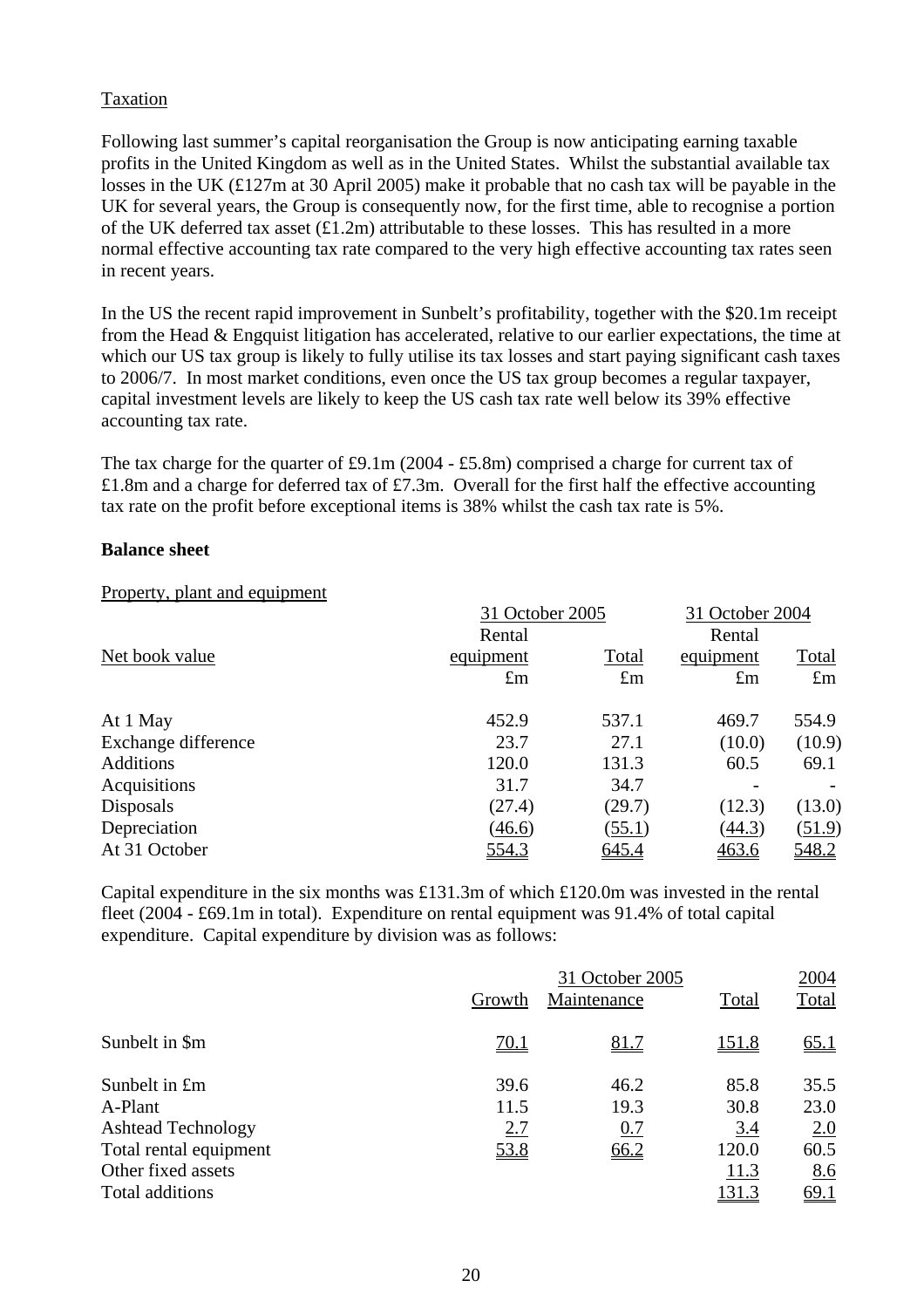With the improvement in market conditions in the US, the Group spent £53.8m of its rental equipment capital expenditure on growth with £66.2m spent on replacing existing fleet. The growth proportion is estimated on the basis of the assumption that maintenance capital expenditure in any period is equal to the original cost of equipment sold in that period.

The average age of the Group's serialised rental equipment, which constitutes the substantial majority of our fleet, at 31 October 2005 was 39 months (2004 - 46 months) on a net book value basis. Sunbelt's fleet had an average age of 40 months (2004 - 48 months) comprising 51 months for aerial work platforms which have a longer life and 27 months for the remainder of its fleet and A-Plant's fleet had an average age of 39 months (2004 - 41 months).

Reflecting the recent strengthening of the dollar which raises the sterling value of Sunbelt's capital expenditure and the strong trading conditions in the US, we now anticipate that gross capital expenditure for the current financial year will be in the region of £220m.

#### Trade debtors

Debtor days remained at 51 days (2004 - 51 days). The bad debt charge as a percentage of total turnover was 0.9% in 2005 compared with 1.5% in 2004.

#### Trade and other creditors

Group creditor days were 58 days in 2005 (2004 - 63 days). Capital expenditure related payables at 31 October 2005 totalled £40.6m (2004 - £20.3m). Payment periods for purchases other than rental equipment vary between 30 and 60 days and for rental equipment between 30 and 90 days.

#### **Cash flow and net debt**

Free cash flow in the three months ended 31 October 2005 (which is defined as our net cash inflow from operations less net maintenance capital expenditure, financing costs paid and tax paid) is summarised below:

|                                             | Six months<br>to 31 October |             | <b>LTM</b>    | Year ended<br>30 April |  |
|---------------------------------------------|-----------------------------|-------------|---------------|------------------------|--|
|                                             |                             |             | to 31 October |                        |  |
|                                             | 2005                        | 2004        | 2005          | 2005                   |  |
|                                             | $\pounds$ m                 | $\pounds$ m | $\pounds$ m   | $\pounds$ m            |  |
| <b>EBITDA</b> before exceptional items      | <u>116.4</u>                | <u>93.1</u> | <u> 192.8</u> | 169.5                  |  |
| <b>Cash inflow from operations</b>          |                             |             |               |                        |  |
| before exceptional items                    | 99.2                        | 79.3        | 184.7         | 164.8                  |  |
| Cash efficiency ratio*                      | 85.2%                       | 85.2%       | 95.8%         | 97.2%                  |  |
| Maintenance capital expenditure             | (78.8)                      | (50.4)      | (129.4)       | (101.0)                |  |
| Proceeds from sale of used rental equipment | 22.4                        | 16.4        | 41.9          | 35.9                   |  |
| Tax paid                                    | (0.6)                       | (0.6)       | (0.6)         | (0.6)                  |  |
| Free cash flow before interest              | 42.2                        | 44.7        | 96.6          | 99.1                   |  |
| Financing costs paid                        | (18.6)                      | (13.3)      | (35.5)        | (30.2)                 |  |
| Free cash flow after interest               | 23.6                        | 31.4        | 61.1          | 68.9                   |  |
| Growth capital expenditure                  | (45.5)                      | (13.5)      | (42.2)        | (10.2)                 |  |
| Acquisitions and disposals                  | (45.1)                      | 0.4         | (45.0)        | 0.5                    |  |
| Issue of ordinary share capital             | 68.4                        |             | 68.5          | 0.1                    |  |
| Purchase of own shares by ESOT              | (2.8)                       |             | (2.8)         |                        |  |
| Exceptional refinancing costs paid          | (13.3)                      | (3.7)       | (15.3)        | (5.7)                  |  |
| (Increase)/reduction in total debt          | (14.7)                      | 14.6        | 24.3          | 53.6                   |  |

\* Cash inflow from operations before exceptional items as a percentage of EBITDA before exceptional items.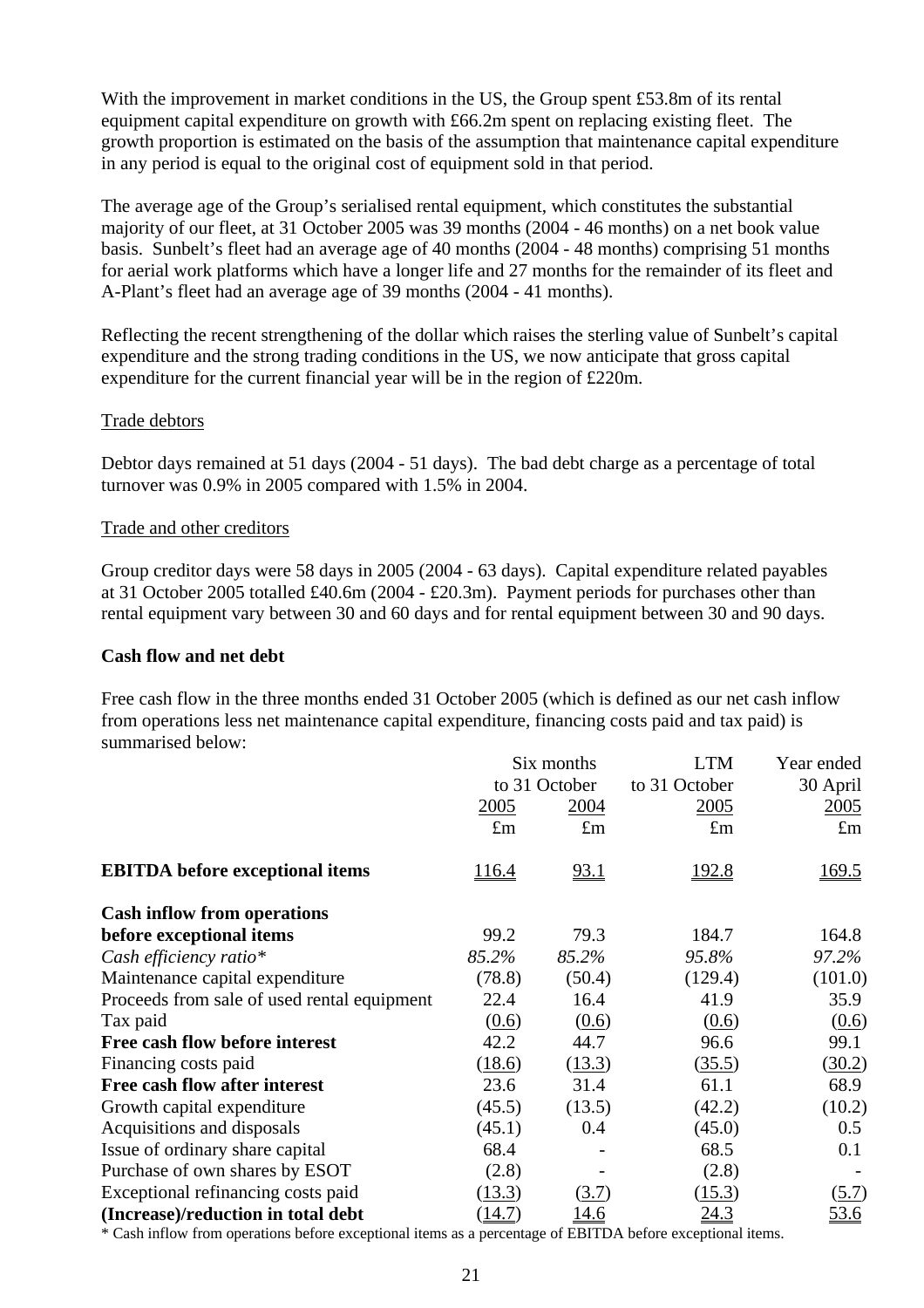Cash inflow from operations increased 25.1% to £99.2m and the cash efficiency ratio was 85.2% (2004 - 85.2%) reflecting seasonal increases in working capital. After net maintenance capital expenditure of £56.4m (2004 - £34.0m) and tax, free cash flow before interest was £42.2m (2004 - £44.7m). Financing costs (excluding exceptional financing costs) paid this year were broadly in line with the accounting charge. Last year's financing costs of £13.3m were unusually low compared to last year's £22.9m accounting charge and reflected the timing of interest payments. Consequently, after interest, there was a free cash inflow of £23.6m (2004 - £31.4m).

Including payments of £45.5m in respect of growth capital expenditure, £45.1m in respect of acquisitions and disposals, £2.8m for the purchase of shares by the ESOT and exceptional refinancing costs of £13.3m and taking into account the net proceeds received from share issues of £68.4m, there was a net draw under our bank facilities in the six months of £14.7m. The largest outflow was for purchases of rental equipment which give rise to a corresponding increase in the borrowing base under our asset based facilities. Accordingly, combined with amendments to our asset based debt facility discussed below, availability under the facility increased from \$157m at 30 April 2005 to \$271m at 31 October 2005.

### Net debt

|                                                       | 31 October  |              |
|-------------------------------------------------------|-------------|--------------|
|                                                       | 2005        | 2004         |
|                                                       | $\pounds$ m | $\pounds$ m  |
| First priority senior secured bank debt               | 274.7       | 272.2        |
| Finance lease obligations                             | 30.2        | 29.8         |
| 12% second priority senior secured notes, due 2014    | 75.4        | 115.7        |
| 8.625% second priority senior secured notes, due 2015 | 136.2       |              |
| 5.25% unsecured convertible loan note, due 2008       |             | 118.5        |
|                                                       | 516.5       | 536.2        |
| Cash held as collateral                               |             | (9.9)        |
| Cash and cash equivalents                             | (0.9)       | (7.3)        |
| Total net debt                                        |             | <u>519.0</u> |

At 31 October 2005 total net debt was £515.6m (31 October 2004 - £519.0m and 30 April 2005 - £482.3m). Measured at constant (31 October 2005) exchange rates, the decrease in total net debt since 31 October last year was £12.4m whilst debt has increased £19.6m in the six months since year end.

On 3 August the Group completed a capital reorganisation which raised approximately £70m from an equity placing and open offer as well as \$250m of new second lien 8.625% senior secured notes due 2015. The proceeds of the placing and the debt issue were applied to redeem early, at an approximate 11% discount, the £134m convertible loan note and to redeem £42m of the 12% second priority senior secured loan notes due 2014. After payment of transaction costs, the remaining £26.5m of funds raised were applied to reduce outstandings under our asset based debt facility.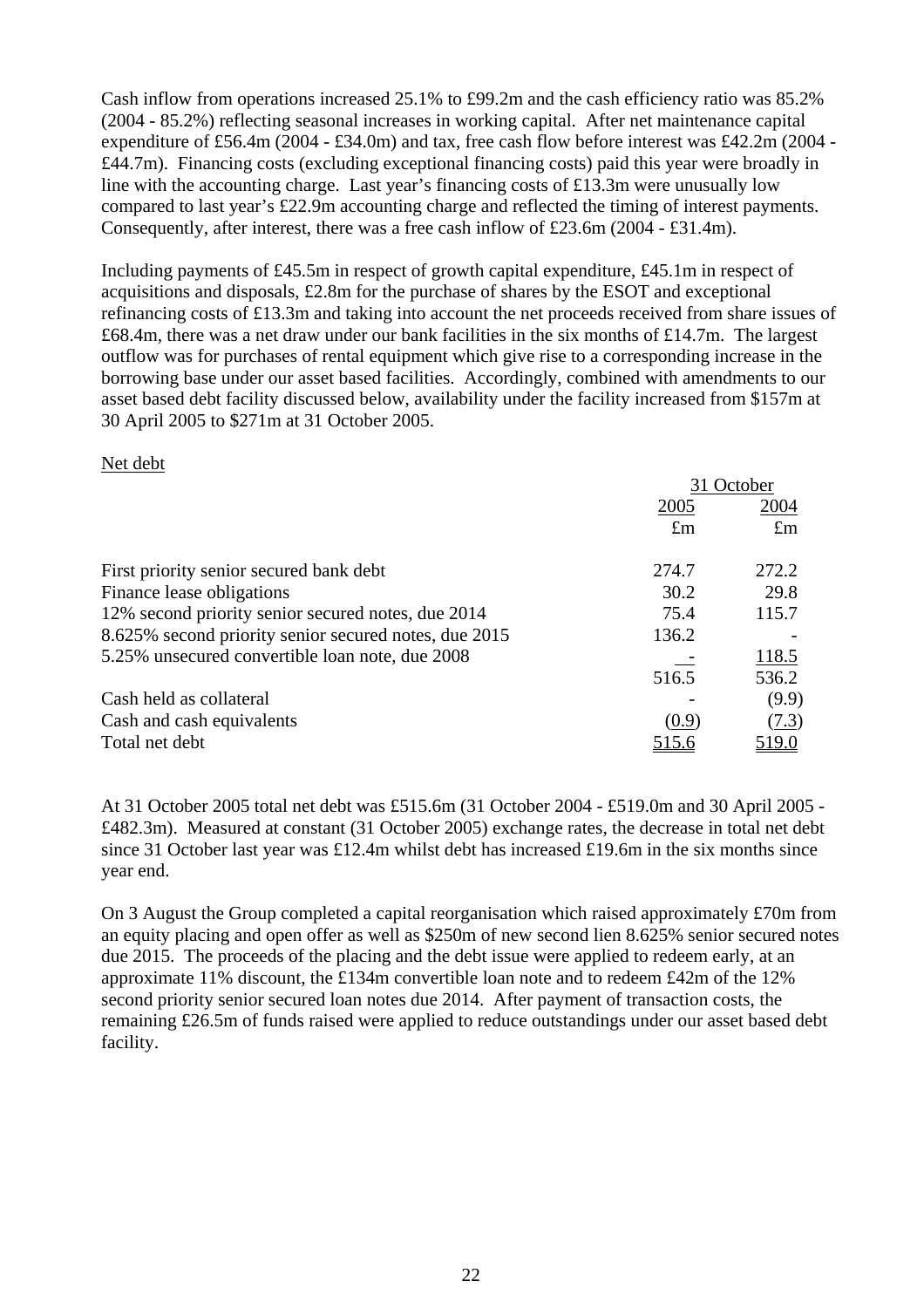## *Amended first priority asset based senior secured loan facility*

On 14 November 2005, the Group agreed amended terms with the syndicate of lenders who make available its first priority asset based senior secured loan facility to increase the amount, extend the maturity and reduce the cost of the facility. The principal changes were to:

- increase in the size of the facility from \$675m to \$800m
- extend its maturity to November 2010
- lower the interest rate grid from its current range of LIBOR plus 225bp to 300bp to a new range of LIBOR plus 150bp to 250bp
- revise the calculation of the borrowing base providing an increase in the amount of the facility available of approximately \$90m
- remove the maximum capital expenditure and minimum EBITDA covenants.

As a result of this amendment and the earlier capital re-organisation the Group's debt facilities are now committed for a weighted average period of approximately 6.5 years and carry a weighted average interest rate of approximately 8%.

#### Head & Engquist Equipment LLC (H&E) litigation

As announced on 24 November, Sunbelt and H&E have settled their litigation with H&E paying to Sunbelt the sum of  $$20.1m (£11.7m)$ . The proceeds of the settlement were applied to reduce borrowings under the Group's asset based revolver and will be recognised as an exceptional profit in the third quarter.

#### Dividends

In light of the strong trading performance in the first half, its confidence in the outlook and following the successful capital reorganisation, the Board is pleased to be able to announce today the resumption of dividend payments. Accordingly an interim dividend of 0.5p per share will be paid on 28 February 2006 to shareholders on the register on 17 February 2006.

## **OPERATING STATISTICS**

|                           | Profit centre numbers |            |                        | <b>Staff numbers</b> |            |            |  |
|---------------------------|-----------------------|------------|------------------------|----------------------|------------|------------|--|
|                           | 31 October            |            | 30 April<br>31 October |                      |            | 30 April   |  |
|                           | 2005                  | 2004       | 2005                   | 2005                 | 2004       | 2005       |  |
| <b>Sunbelt Rentals</b>    | 206                   | 200        | 200                    | 4,061                | 3,902      | 3,854      |  |
| A-Plant                   | 198                   | 225        | 202                    | 1,997                | 2,029      | 1,973      |  |
| <b>Ashtead Technology</b> | 10                    | 10         | 10                     | 87                   | 81         | 94         |  |
| Corporate office          |                       |            |                        | <u>14</u>            | <u> 15</u> | <u> 14</u> |  |
| Group                     | <u>414</u>            | <u>435</u> |                        | <u>6,159</u>         | 6,027      | 5,935      |  |